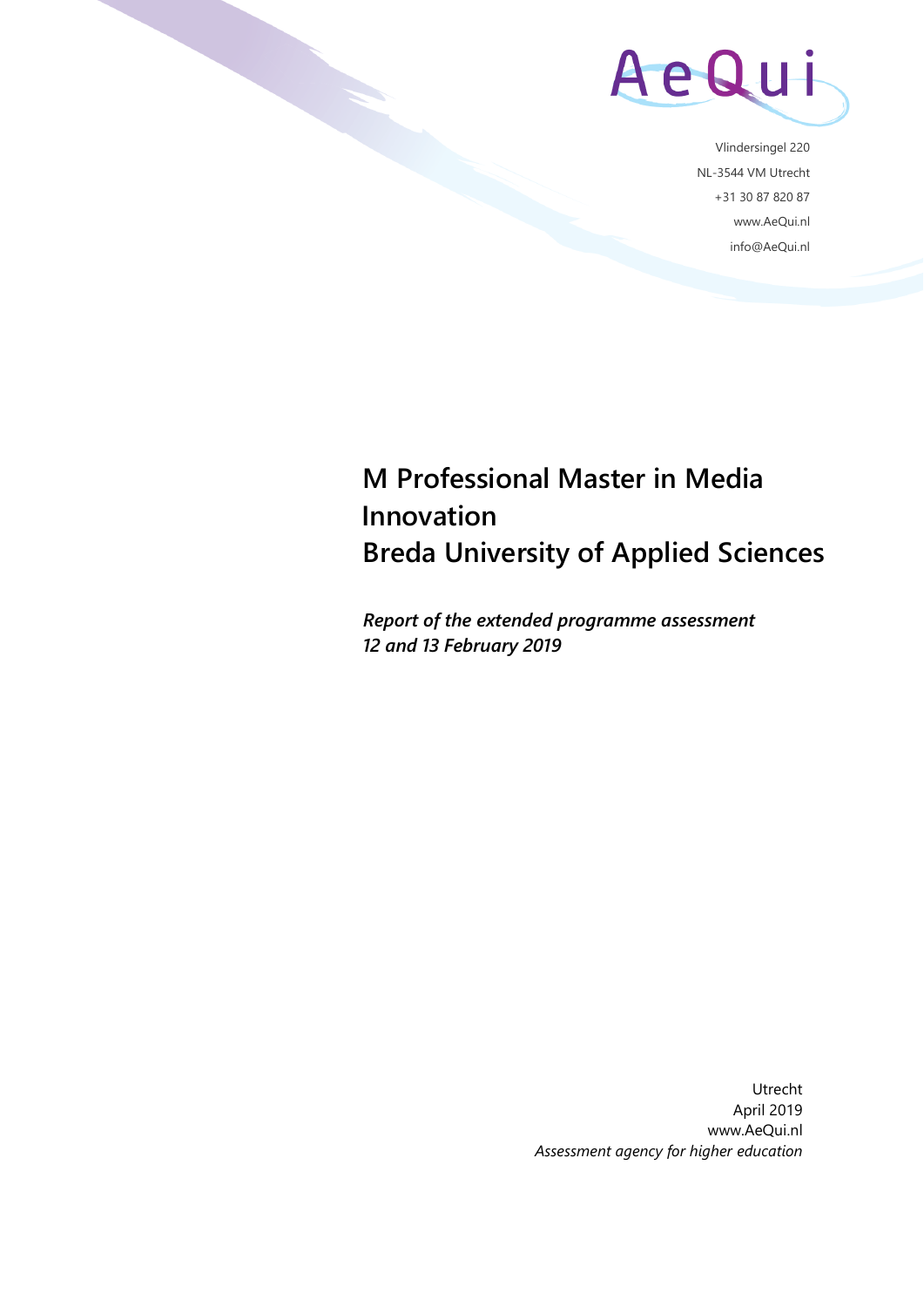# <span id="page-1-0"></span>**Colophon**

Breda University of Applied Sciences Monseigneur Hopmansstraat 2 4817 JS Breda

Programme: M Professional Master in Media Innovation Location: Breda (fulltime) and Hilversum (part-time) Mode of study: Fulltime and part-time Croho-registration: 49121

#### **Assessment committee**

René Kloosterman, chair Iekje Smit, domain expert Rik Riezebos, domain expert Bert Mosselmans, domain expert Philippe van Meerbeeck, domain expert Laurie Limburg, student member Titia Buising, secretary The committee was presented to the NVAO for approval.

The assessment was conducted under the responsibility of AeQui VBI Vlindersingel 220 3544 VM Utrecht www.AeQui.nl

*This document is best printed double sided.*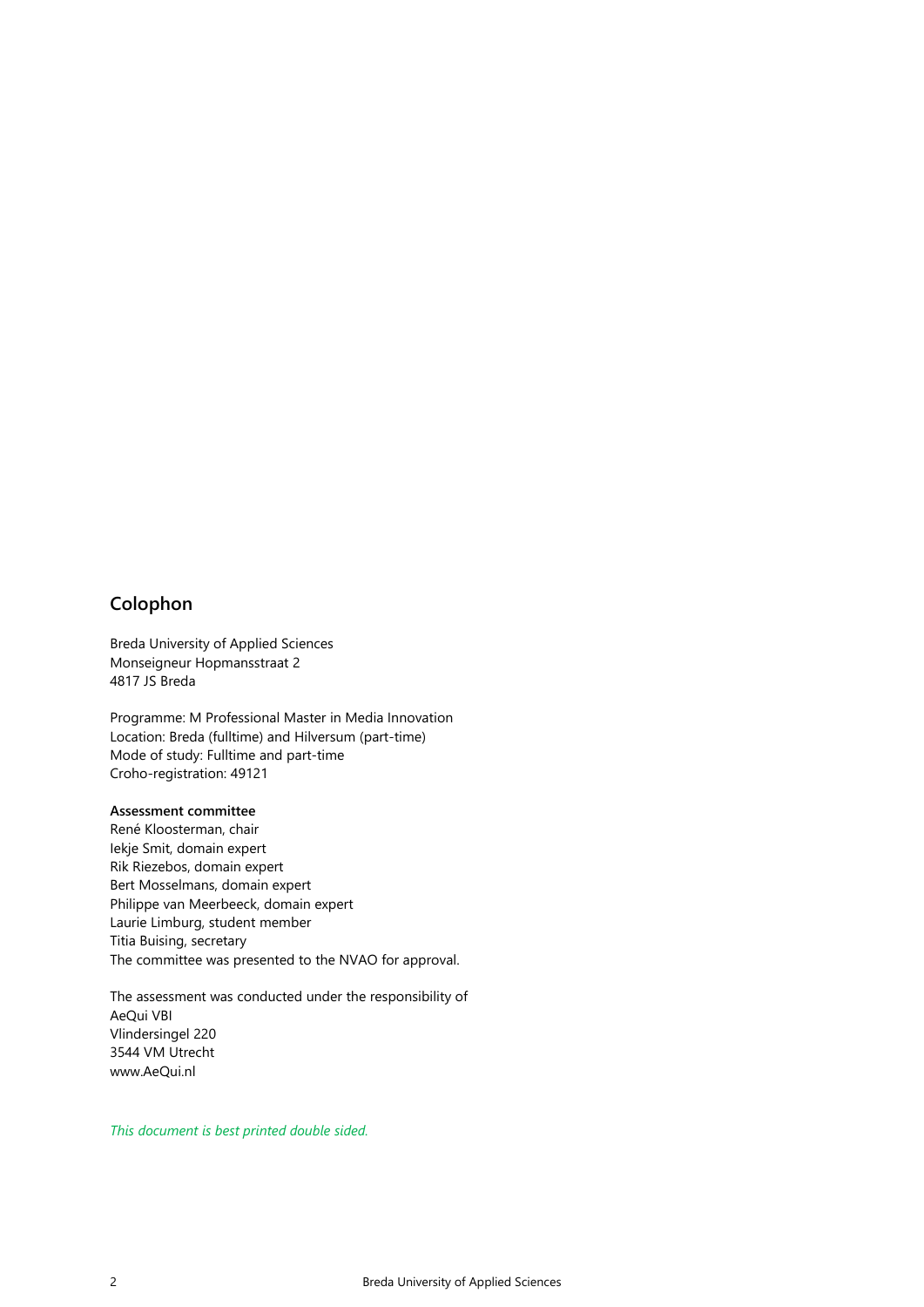

# <span id="page-2-0"></span>Content

| .26 |
|-----|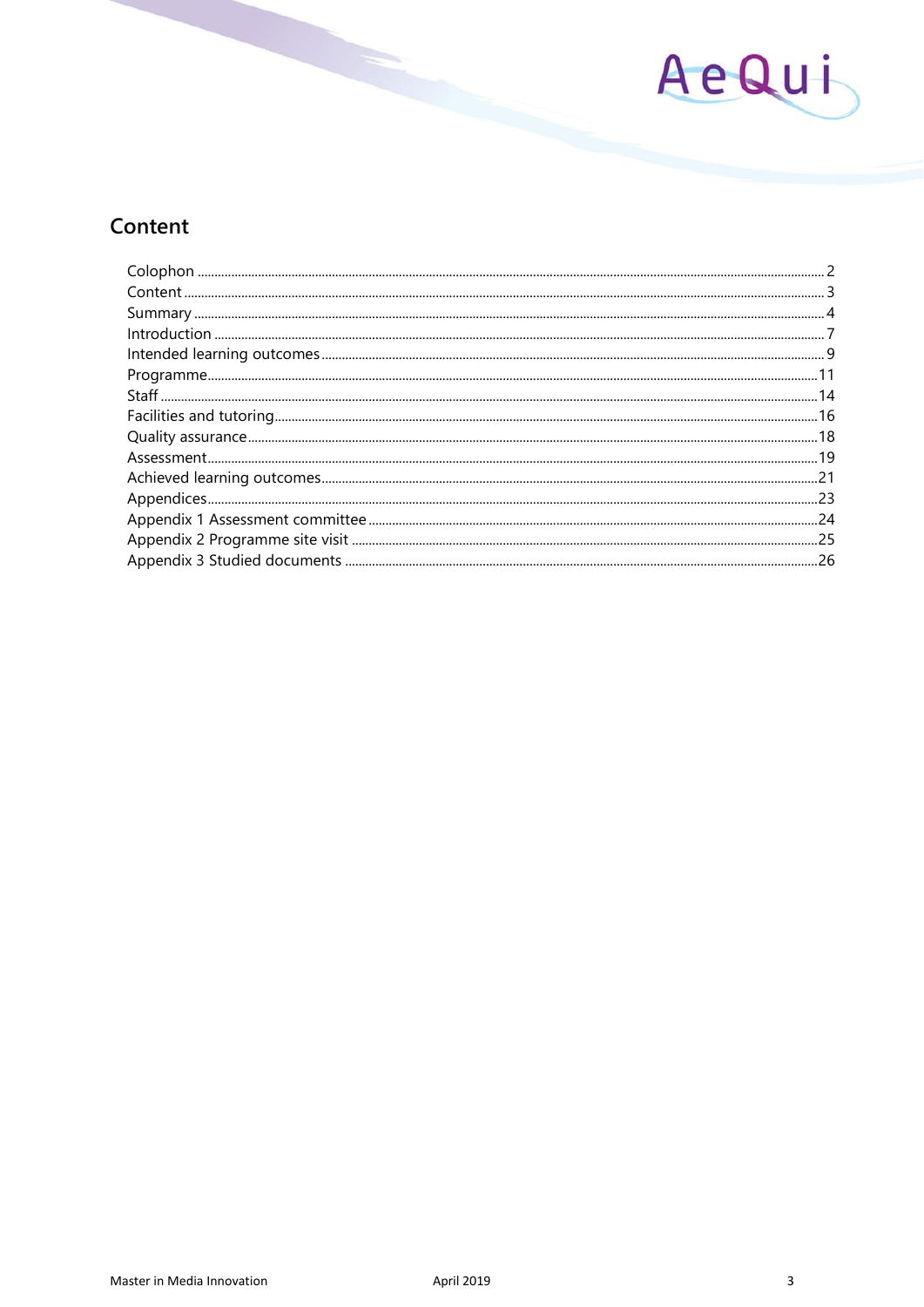# <span id="page-3-0"></span>**Summary**

On 12 and 13 February 2019 an AeQui committee performed an assessment of the master programme in Media Innovation of Breda University of applied sciences. The overall judgement of the committee is that the quality of the programme is **satisfactory**.

## **Intended learning outcomes**

The intended learning outcomes have been concretised with regard to content, level and orientation and meet international requirements. The programme ties in with the Skillset of the British Sector Skills Council (SSC) for Creative Media. The core tasks of this profile have been translated into learning objectives per course / component. The committee values the programmes broad perspective on innovation, ranging from innovation in technology to innovation in research methods used.

The committee noted however that the skillset referred to is rather outdated, and it therefore supports the planned update of the roles and competences in the next academic year.

The committee assesses the intended learning outcomes as **satisfactory**.

#### **Programme**

The programme enables students to realise the intended learning outcomes. Professional skills are part of the Industry Case, in which students work on a real-life industry problem. Regarding research skills, the focus is on applied research and the ability to transfer insights into problems and (research) questions as well as to translate findings into practical recommendations. The committee values the active involvement of the professorship Digital Media Concepts in the programme. The small scale of the programme and the structure of the learning environment allow for interactive teaching methods. With the two different tracks the programme caters to different backgrounds of students.

The assessment committee assesses the orientation of the programme and intake as **good**. The other standards are assessed as **satisfactory**.

# **Staff**

The staff involved in the programme is very competent and approachable. In addition, the composition of the staff reflects the international focus of the programme and lecturers have ample (international) academic and professional experience. Lecturers

meet on a regular basis to share knowledge and experience. The academy facilitates professional development and the realisation of personal ambitions. The committee assesses this standard as **good**.

## **Facilities**

At the Breda location different and up-to-date studios, equipment and software are available. At the Hilversum location, adequate facilities are offered. The committee also concludes that the tutoring of students is tailored to the needs of the students and reflects the independence expected of master students. The online learning system provides students with information about the programme, exams, overview of marks and their progress. The committee assesses the standards regarding facilities (standard 7) and tutoring (standard 8) outcomes as **good** and **satisfactory**.

# **Quality Assurance**

An adequate quality assurance system in place. BUas's quality assurance system and planning and control cycle is translated with the academy and the programme. The committee notes that all relevant stakeholders are involved in the quality assurance process. The committee assesses this standard as **satisfactory**.

#### **Assessment**

An adequate system of assessment is in place. The intended learning outcomes / roles and competences are at the basis of this system. Effective measures are taken to guarantee the validity, reliability and transparency of the assessments, by using a yearly assessment plan, test blue prints, assessment matrices, the four-eye-principle and rubrics. In addition, internal calibration sessions are frequently organised. The assessments studied by the committee reflect the expected level and match the learning objectives of the modules involved. The assessment committee concludes that the programme has an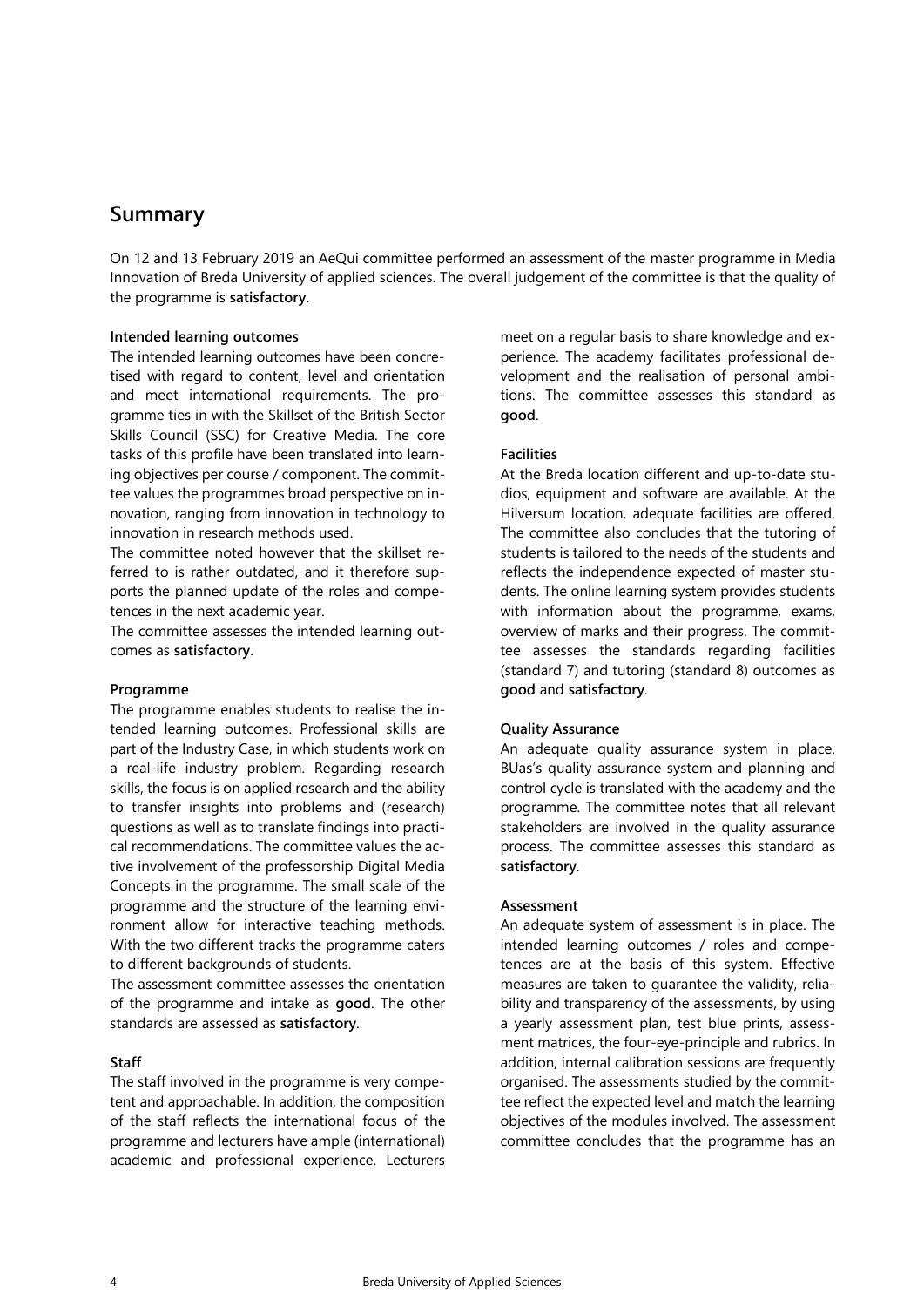

adequate system of assessment in place, and assesses this standard as **satisfactory**.

#### **Achieved learning outcomes**

Graduates of the programme achieve the required master level and intended learning outcomes. The committee also established that the programme has an adequate graduation procedure in place. The studied theses were adequately written and showed sufficient use of research methodology. The committee assesses this standard for as **satisfactory**.

#### **Recommendations**

The committee noted that the skillset referred to is rather outdated, and it therefore supports the

planned update of the roles and competences in the next academic year.

The committee recommends the programme to examine the distribution of the study load of the executive track.

The committee noted, in general, that reliability and validity of the research conducted and reflection on the methodology used could be made more explicit in the studied theses.

In addition, it recommends to include the role (competence) of innovator in the assessment of the pure thesis.

All standards of the NVAO assessment framework are assessed positively, hence the committee awards a positive recommendation for the accreditation of the master programme in Media Innovation. The committee concludes that the overall assessment of the programme is **satisfactory** for both fulltime and part-time mode.

On behalf of the entire assessment committee, Utrecht, April 2019,

René Kloosterman Titia Buising Chair **Secretary** Secretary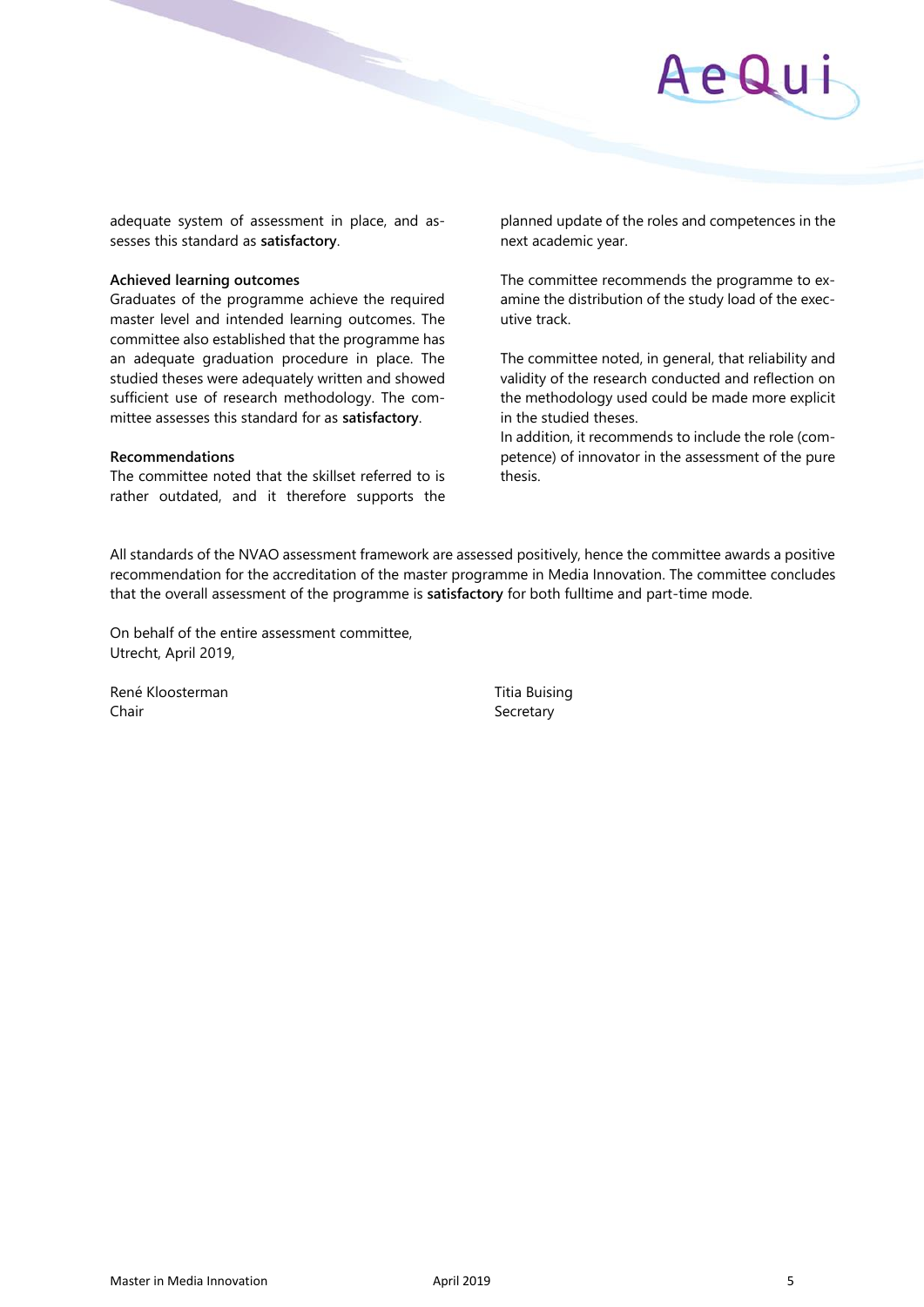# **Overview assessment**

The following table shows the assessment for each standard.

| <b>Standard</b>                                                      | Assessment<br><b>Fulltime</b>                | Assessment<br>Part-time                      |
|----------------------------------------------------------------------|----------------------------------------------|----------------------------------------------|
| 1. Intended learning outcomes                                        | Satisfactory                                 | Satisfactory                                 |
| 2. Orientation<br>3. Content<br>4. Learning environment<br>5. Intake | Good<br>Satisfactory<br>Satisfactory<br>Good | Good<br>Satisfactory<br>Satisfactory<br>Good |
| 6. Staff                                                             | Good                                         | Good                                         |
| 7. Facilities<br>8. Tutoring                                         | Good<br>Satisfactory                         | Satisfactory<br>Satisfactory                 |
| 9. Quality assurance                                                 | Satisfactory                                 | Satisfactory                                 |
| 10 Assessment<br>11 Achieved learning outcomes                       | Satisfactory<br>Satisfactory                 | Satisfactory<br>Satisfactory                 |
| Overall                                                              | Satisfactory                                 | Satisfactory                                 |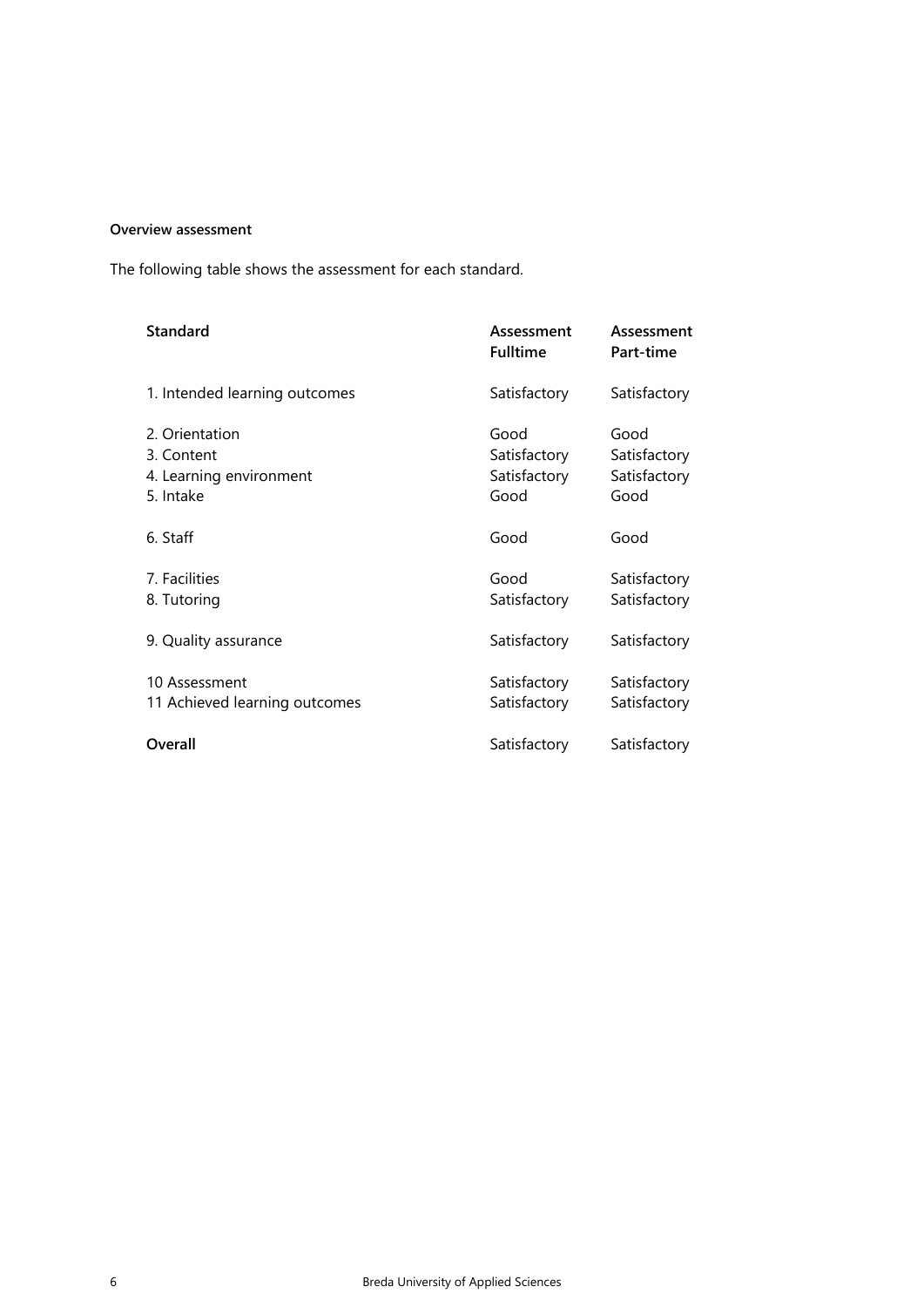# AeQui

# <span id="page-6-0"></span>**Introduction**

The master programme in Media Innovation has a multidisciplinary approach and aims to deliver graduates that look beyond the surface of digital media, distinguish crucial digital processes and design tomorrow's media products. Graduates are prepared for international managerial, consultancy or strategic positions, such as interactive marketer, creative consultant, digital strategist, product owner, innovation manager, and creative brand strategist.

# **The institute**

The programme ties in with the mission of Breda University of Applied Sciences (BUAS): 'to deliver students who are trained to develop and use their talents as well as their personal innovative capacity to the fullest potential in order to provide innovative solutions to the (international) professional field and be meaningful to our globalising society'. BUAS offers bachelor's and master's programmes within five academies:

- Academy for Digital Entertainment;
- Academy of Hotel & Facility;
- Academy for Leisure;
- Academy for Tourism and;
- Academy for Urban Development, Logistics & Mobility.

The master programme in Media Innovation is part of the Academy for Digital Entertainment, which also offers the bachelor programme in Creative Media and Games Technologies, the bachelor programme in Creative Business and the master programme in Game Technology. The academy's mission is 'to create an international educational and research environment where academics, industry professionals and students collaboratively develop innovative and relevant knowledge, expertise, and products in Digital Entertainment'. The academy consists of 1,586 students. The academy's research unit comprises three research lines: Digital Media Concepts, Creative and Entertainment Games and Applied Games, Innovation and Society. Each research line has a leading professor. Lecturers are actively involved in research projects within these lines, in close cooperation with organisations / companies in the professional field.

# **The programme**

The one-year master programme is offered in fulltime and part-time mode. The fulltime modus (regular track) starts in September and is offered in Breda. The part-time mode (executive track) starts in February and is offered in Hilversum. The executive track is intended for students already working in the field of media innovation.

The programme consist of several sequential modules (or programme lines) on media theory, business and technology. Parallel to these modules, the module on research & communication and the Industry case are planned. The latter give students the opportunity to put theory into practice. The programme is finalised with the graduation phase.

Both tracks share the same competences, content, modules, assessments and lecturers. The structure of the teaching is however different. Where students of the regular track attend the modules during the week in Breda, students of the executive track attend the modules during eleven weekends in Hilversum.

In this report, both modes are assessed integrally. In case the assessment differs for both modes, it is noted in the text.

# **The assessment**

Breda University assigned AeQui VBI to perform a quality assessment. In close co-operation with AeQui, an independent and competent assessment committee was convened. A preparatory meeting with representatives from the programme has taken place.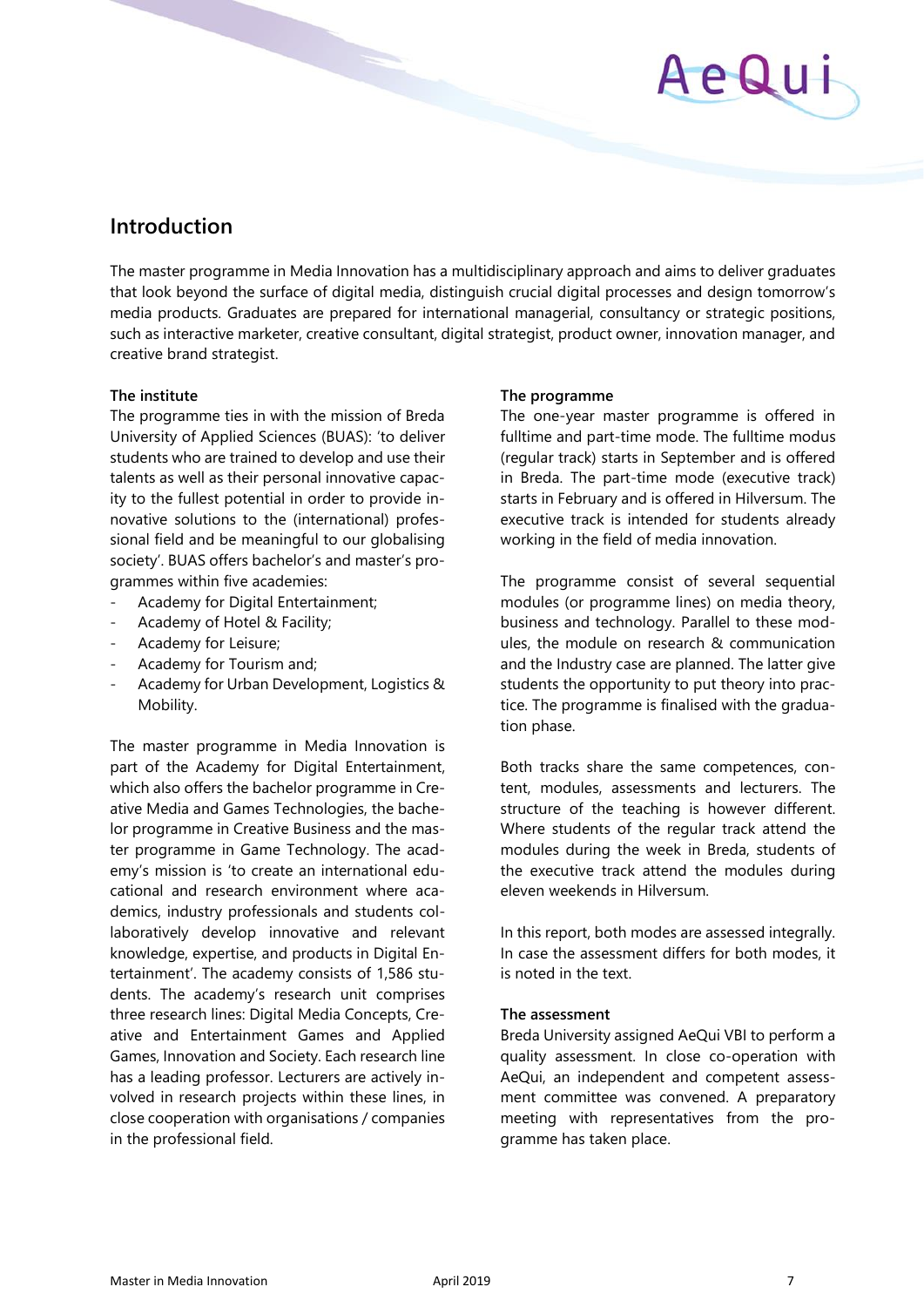The site visit took place on 12 and 13 February 2019 in accordance with the programme in appendix 2. The committee explicitly oriented itself on the cluster of which the programme is part. This took place during the preparatory meeting and the last committee meeting in which the final assessment took place. Members of the committee have participated in other assessments part of this cluster.

The committee assessed in an independent manner. At the conclusion of the assessment, the results were presented to representatives of the programme. The draft version of this report was sent to the programme representatives; their reactions have led to this final version of the report.

Initiated by the programme, a developmental meeting will take place in the course of 2019. The results of this meeting will not influence the assessment written down in this report.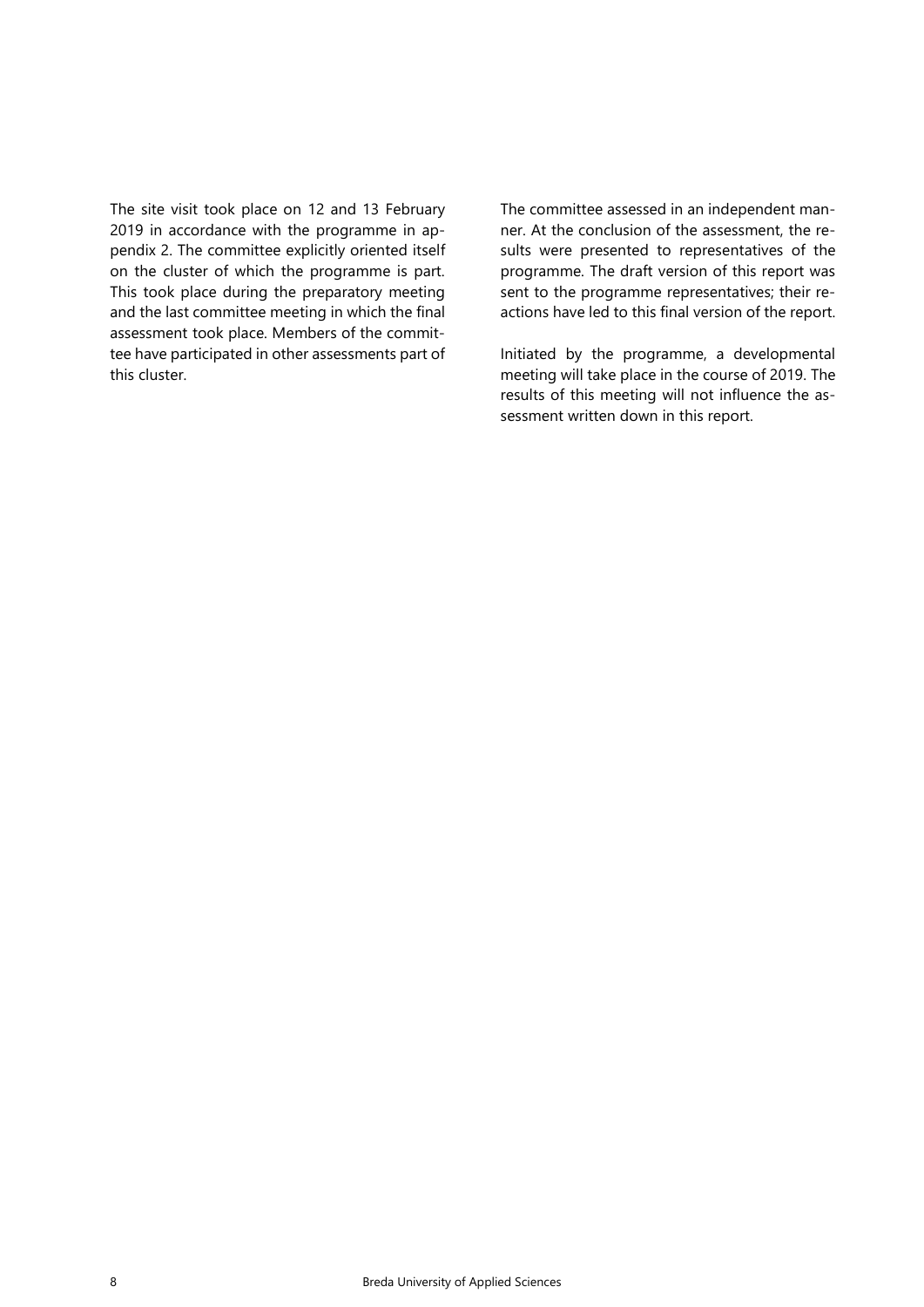# AeQu

# <span id="page-8-0"></span>**Intended learning outcomes**

The committee concludes that the intended learning outcomes have been concretised with regard to content, level and orientation and meet international requirements. The programme ties in with the Skillset of the British Sector Skills Council (SSC) for Creative Media. The core tasks of this profile have been translated into learning objectives per course / component. The committee noted however that the skillset referred to is rather outdated, and it therefore supports the planned update of the roles and competences in the next academic year. The committee values the programmes broad perspective on innovation, ranging from innovation in technology to innovation in research methods used. The programme has very good contacts in the (international) professional field, which contribute to the relevance and topicality of the intended learning outcomes and the programme.

*Standard 1: The intended learning outcomes of the programme have been concretised with regard to content, level and orientation; they meet international requirements.*

# *Findings*

The programme aims to educate students that can develop insightful media-related research and innovative, market-oriented media products. The programme provides students with in-depth knowledge of the digital media processes and aims to bridge the gap between theory and practice in media studies. The guiding principles of the programme are to appreciate that innovation is led by problem-based thinking, and to recognise that successful media innovations built upon existing recognisable elements that, once understood, allow new connections. These principles allow students to arrive at new concepts that are innovative and future-oriented, with the purpose of giving media professionals the ability to 'bring something new into use'.

# *Intended learning outcomes*

The intended learning outcomes are based on the Skillset of the British Sector Skills Council (SSC) for Creative Media. The intended learning outcomes are formulated in professional roles, that are described in terms of competences: 1) researcher, 2) innovator, 3) new business developer, 4) content strategist, 5) user experience designer, 6) interface / interaction designer, 7) consumer insight manager and 8) self and team manager. These

roles and accompanying competences have been translated into learning outcomes per module.

The programme focuses on the transformation of abstract knowledge into guiding principles for design and innovation; particularly how scientific insights can be made applicable to media practice. Students learn to develop innovative media concepts and products on the basis of insight into fundamental processes in the field of media theory, media technology, business models, communication science, and concept development/product design.

Moreover, students learn to apply research, to analyse and assess industry problems, and how to create media innovations that consider the needs of both stakeholders and end users. In addition, future developments of digital media as well as a current and historical picture and ethical responsibilities are addressed.

During the site visit, the committee discussed the interpretation of the concept of innovation with several representatives. It became clear that the programme holds a broad perspective on innovation. Innovation is related to the specific content of the modules and can focus on new innovative technology or innovative media theories. The interpretation of innovation is also discussed with the Industry Advisory Board, for example related to in innovative concepts that can be implemented in the programme.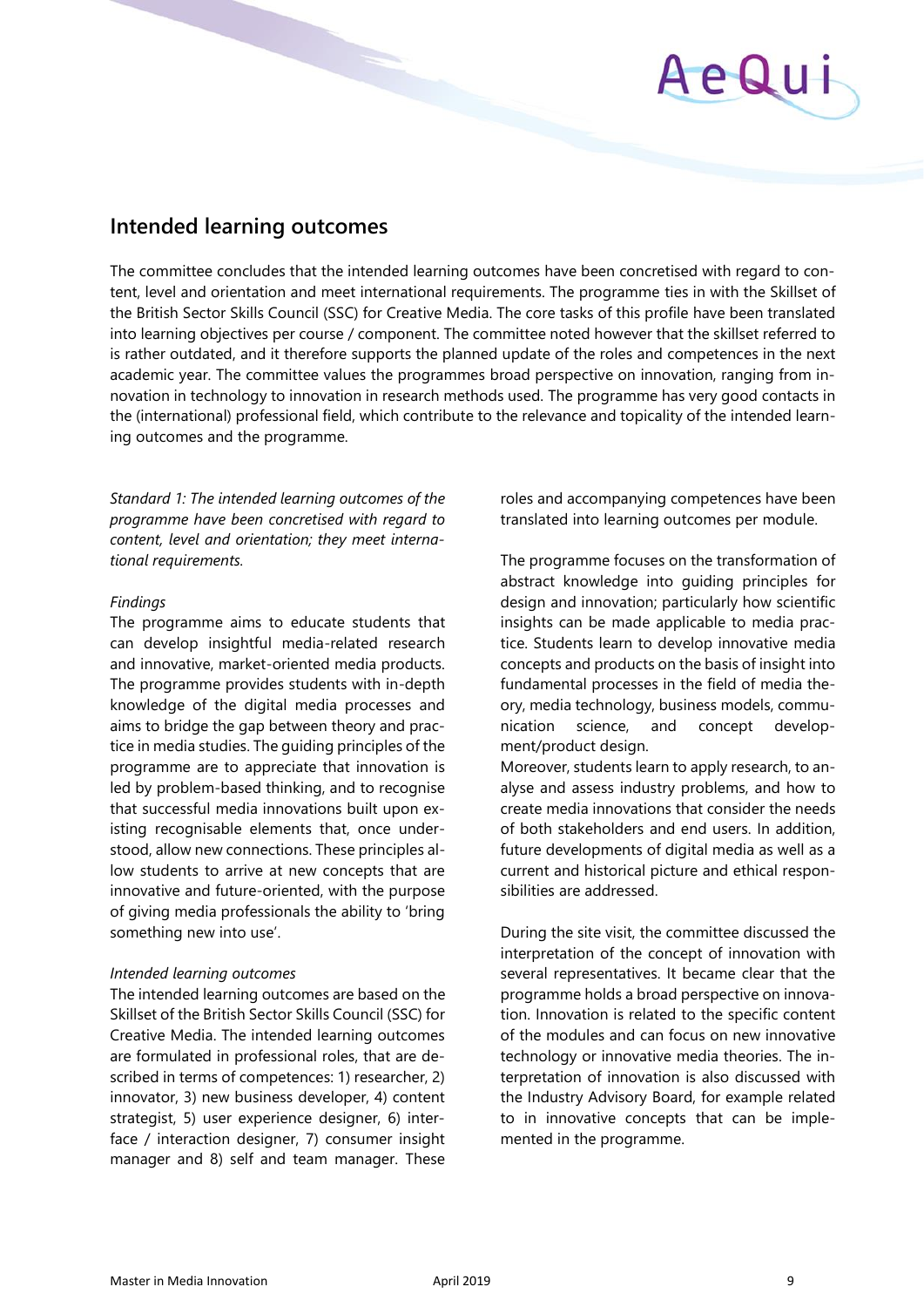#### *Links with professional practice*

Different ways are used to align the programme with the demands of and developments in the professional field. The Industry Advisory Board, which operates for the academy, meets twice a year. During these meetings, the curriculum is reviewed to help the programme stay abreast of new trends and developments. In addition, lecturers have ample experience in the (international) professional field of media innovation and participate in research projects with the professional field and implement the results in the programme. The professional field is involved in and committed to the programme as guest lecturers, external reader in the graduation phase and commissioner of the Industry case.

During the site visit, the committee met with several representatives from the professional field (and the industry advisory board).

## *Considerations*

Based on interviews and the examination of underlying documentation, the committee concludes that intended learning outcomes of the programme tie in with (inter)national requirements for (international) media innovation and are in tune with the demands from the professional field. In addition, it concludes that the Dublin descriptors are reflected in the intended learning outcomes. The programme covers the entire media spectrum. The committee values the programmes broad perspective on innovation, ranging from innovation in technology to innovation in research methods used.

The committee noted however that the skillset referred to is to some extent outdated. The committee supports the planned update of the roles and competences in the next academic year, as revealed during the site visit.

The committee notes that the programme has very good contacts with the professional field, which contribute to the relevance and topicality of the programme. Lecturers have ample (international) professional experience; guest lecturers are invited on a regular basis and the industry advisory board is involved in the programme.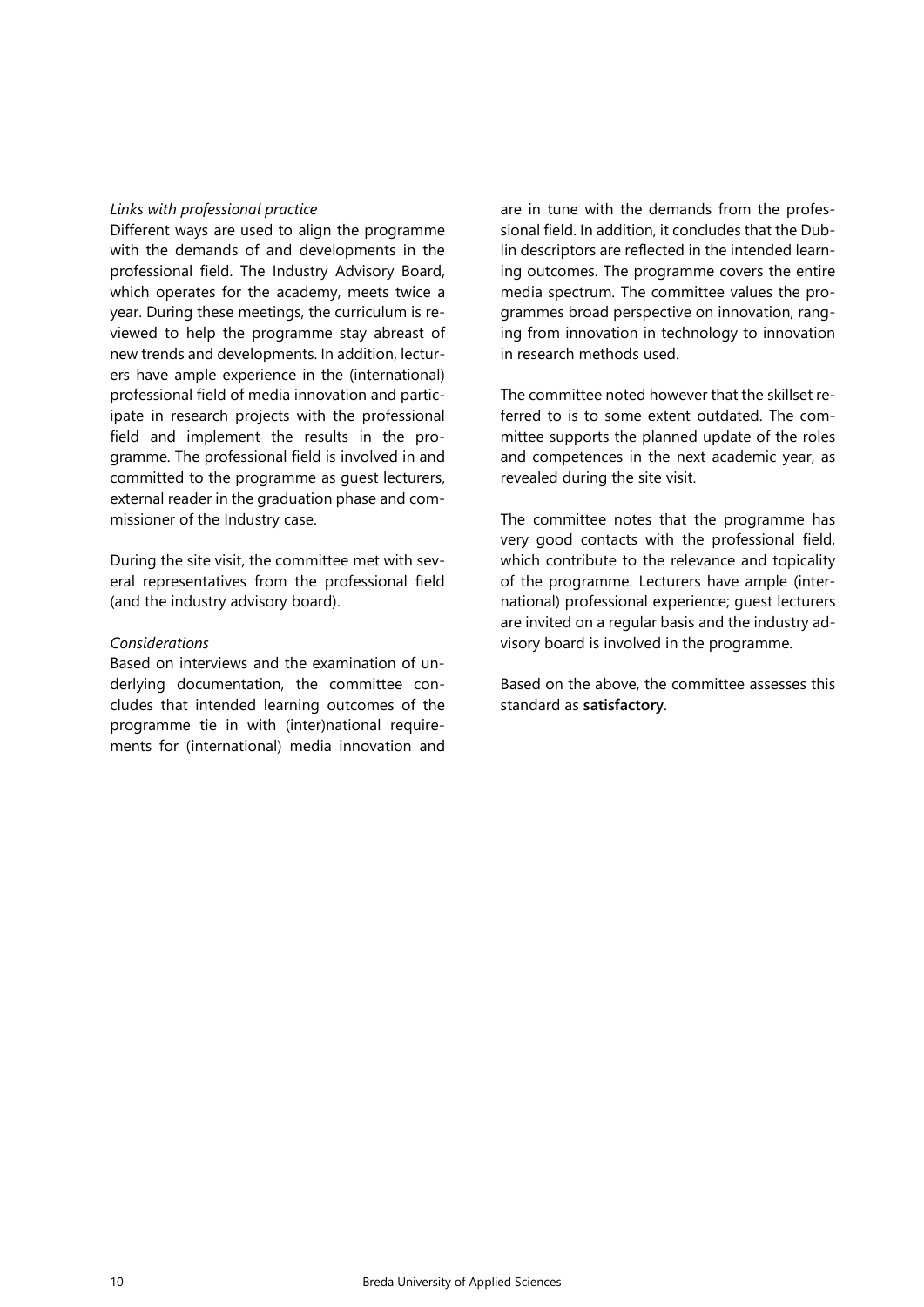

# <span id="page-10-0"></span>**Programme**

The committee concludes that the programme enables students to realise the intended learning outcomes. Professional skills are part of the Industry case, in which students work on a real-life industry problem. Regarding research skills, the focus is on applied research and the ability to transfer insights into problems and (research) questions as well as to translate findings into practical recommendations. The committee values the involvement of the professorship Digital Media Concepts in the programme. The small scale of the programme and the structure of the learning environment allow for interactive teaching methods. With the two different tracks the programme caters to different backgrounds of students. The committee recommends the programme to examine the distribution of the study load of the executive track.

# **Orientation**

*Standard 2: The curriculum enables the students to master appropriate (professional or academic) research and professional skills.* 

## *Findings*

As mentioned in standard 1, the professional field is actively involved in the programme. In almost all courses professionals provide guest lecturers and the lectures bring their own ample experience in and contacts with the professional field to the programme.

The Industry case (3 EC) runs parallel to the modules and allows for students to put their knowledge and understanding from the modules into practice. The industry case consists of a problem from an industry client that students have to solve by using their knowledge of media theory, business and technology. Students are also expected to formulate and suggest conceptual solutions. The case differs each year and the industry client is involved in establishing the case's problem, in providing formative feedback, and in the assessment of students final work.

Research is part of the research & communication programme line (11 EC), which runs throughout the programme. In the research & communication line, students gain a solid understanding of scientific methods and the general knowledge and basic practical skills of conducting applied scientific research and applying research insights to create innovations. In addition, it provides a theoretical grounding in communication theory and academic skills and theory-based argumentation in general. Students also learn to maintain a critical view on conducted research within the field of media. The module is connected to research conducted within the professorship Digital Media Concepts and in 2018/2019, the focus was on virtual, mixed and augmented reality. Students are also participating in research projects with researchers and industry representatives. In addition, research skills are part of the graduation phase. This is further elaborated upon in standard 11.

The site visit learned that students of the executive track value that they can directly apply the learned knowledge in their own practice. Students remarked in general that the level and experience in research is very different among students.

# *Considerations*

The committee concludes that the programme adequately addresses professional and research skills. The professional skills are part of the Industry case, in which students work on a real-life industry problem. As the Industry case runs parallel with the other modules, students can directly apply their learned knowledge and skills.

The committee also notes that research skills are sufficiently being addressed. The focus is on applied research and the ability to transfer insights into problems and (research) questions as well as to translate findings into practical recommendations. The committee values that the course is connected to the professorship Digital Media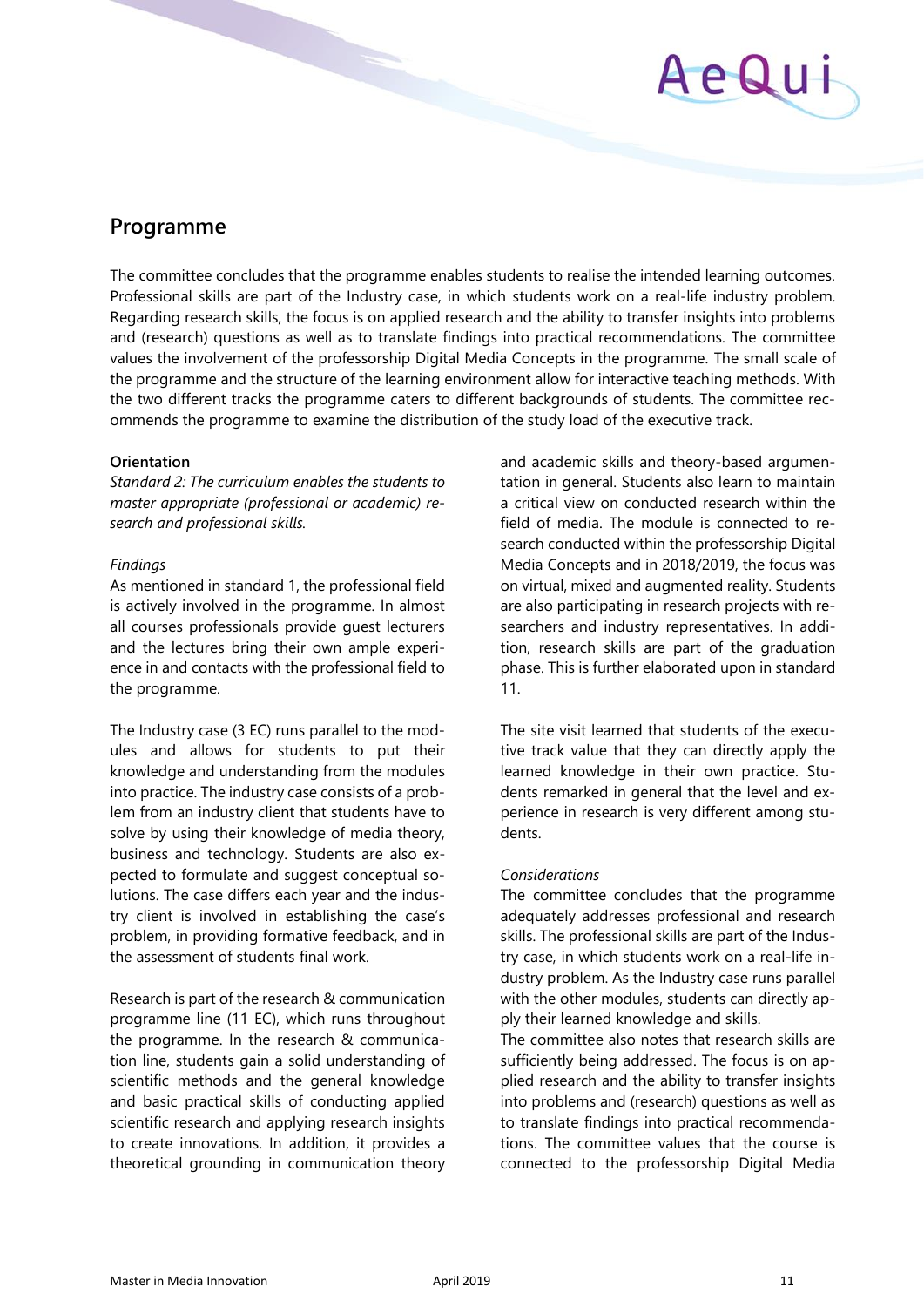Concepts. This ensures the topicality of the research addressed. In addition, lecturers are very much involved in research and bring their experiences and research results in the course.

Based on the above, the committee assesses this standard as **good**.

#### **Content**

*Standard 3: The contents of the curriculum enable students to achieve the intended learning outcomes.* 

# *Findings*

The programme is offered in four programme lines: media theory, business, technology and research & communication (11 EC each). The latter is elaborated upon in standard 2.

The media theory learning line is aimed at providing students with an integral picture of the development of media and to ensure that students become acquainted with the ways in which media messages are designed and structured. By enabling students to also become acquainted with an ontology of meaning structures, students can design concepts by utilising a sustainable design tool within an academic background. This programme line covers topics such as narratology, semiotics, remediation theory, media ethics, performative works, game design, and transmedia storytelling.

The technology programme line helps students to develop a concept, an intangible idea of a new medium, into a tangible artefact. That tangible artefact has as main purpose to clearly communicate the following: its potential use to the management, its value for potential users to investors, its features and system architecture to the development team. The topics addressed in this module include user interface design, user experience design, use case development, personas, user stories, rapid prototyping, and a review of emerging technologies.

The business programme line gives students insight into the economic aspects of digital media on a strategic level, enabling them to carry out analyses of media and media products on the basis of an ontology of business models and consumer behaviour and teaching them to use this ontology in the development of products with a sustainable and positive flow of income through the application of entrepreneurial theories. The three sections of this programme line, on managing IP, consumer behaviour and innovation & entrepreneurship, address topics such as intellectual property law, business models, business strategy, entrepreneurship, and consumer behaviour theory

Next to the aforementioned programme lines, the programme consists of the Industry Case (3 EC) and the graduation phase (13 EC). The first is elaborated upon in standard 2, the latter will be discussed in standard 11.

The site visit made clear that students of both tracks are in general quite satisfied with the programme. They value the in-depth character of the programme. Alumni value that the programme offers ample room for bringing their own ideas and topics of interest. Alumni also appreciated the international character of the programme and working with students with different international backgrounds.

# *Considerations*

The committee concludes that the content of the programme enables students to achieve the intended learning outcomes. The programme lines ensure the coherence of the programme and the Industry case connects theory to practice.

During the site visit, the committee noted that the literature and articles used in the programme are up-to-date and relevant for a professional master programme in Media Innovation.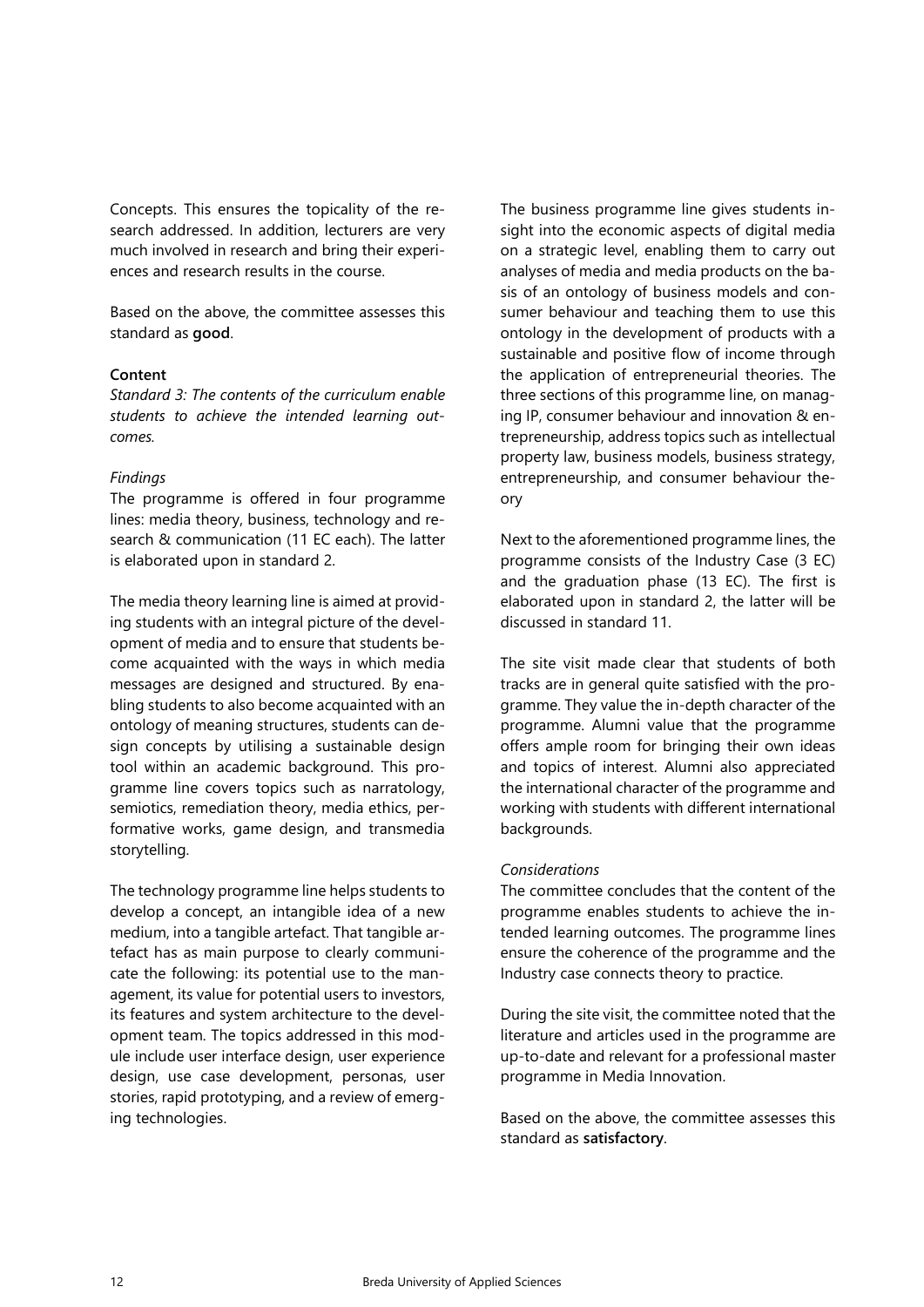# **Learning environment**

*Standard 4: The structure of the curriculum encourages study and enables students to achieve the intended learning outcomes.* 

# *Findings*

The programme's educational philosophy ties in with BUas' educational vision. The programme aims to offer a student-centred approach and to keep students motivated and involved. In addition, the programme wants to create a learning community in which academic discourse and interaction between all types of participants (students, lecturers, media industry and knowledge institutes) takes place. The regular track is taught as a fulltime programme. The executive track is taught as a part-time programme, and consists of eleven weekends, with equivalent time periods for each module in the regular track. To arrive prepared for the weekend, students are expected to engage in self-study. Teaching methods include lectures, digital lectures, knowledge clips, workshops, tutorials, pitches, Q&A's, debates, et cetera.

The site visit learned that students and alumni of both tracks value the small scale of the programme. It was also remarked that the study load of the executive track is not evenly spread throughout the programme.

# *Considerations*

The committee concludes that an adequate learning environment is in place. The small and informal scale of the programme allows for interactive contact between students and lecturers and a personal approach.

The committee recommends the programme to facilitate students of both tracks to meet each other more frequently and to actively look into the distribution of the study load of the executive track.

Based on the above, the committee assesses this standard as **satisfactory** for both tracks.

# **Intake**

*Standard 5: The curriculum ties in with the qualifications of the incoming students.* 

# *Findings*

The programme is offered in fulltime (the regular track) and part-time modus (the executive track). Next to the statutory admission requirements, the selection procedure includes a resume, a motivation letter, an intake assignment and a selection interview by the programme coordinator and others.

The executive track is also open to candidates without a bachelor's degree, provided they can demonstrate a sufficient level of industry experience. This is assessed in an extended selection interview. Based on the recommendation from this interview and the candidate's experience, the board of examiners decides on the admission. Candidates can inform themselves about the pro-

gramme during open days and orientation days.

# *Considerations*

The committee concludes that the legal enrolment criteria are applicable to the programme. With the two different tracks the programme caters to the different backgrounds of the students. The committee is impressed by the personal role of the programme coordinator in this process. Thus, the selection procedure ensures that motivated students enrol the programme.

Based on the above, the committee assesses this standard as **good**.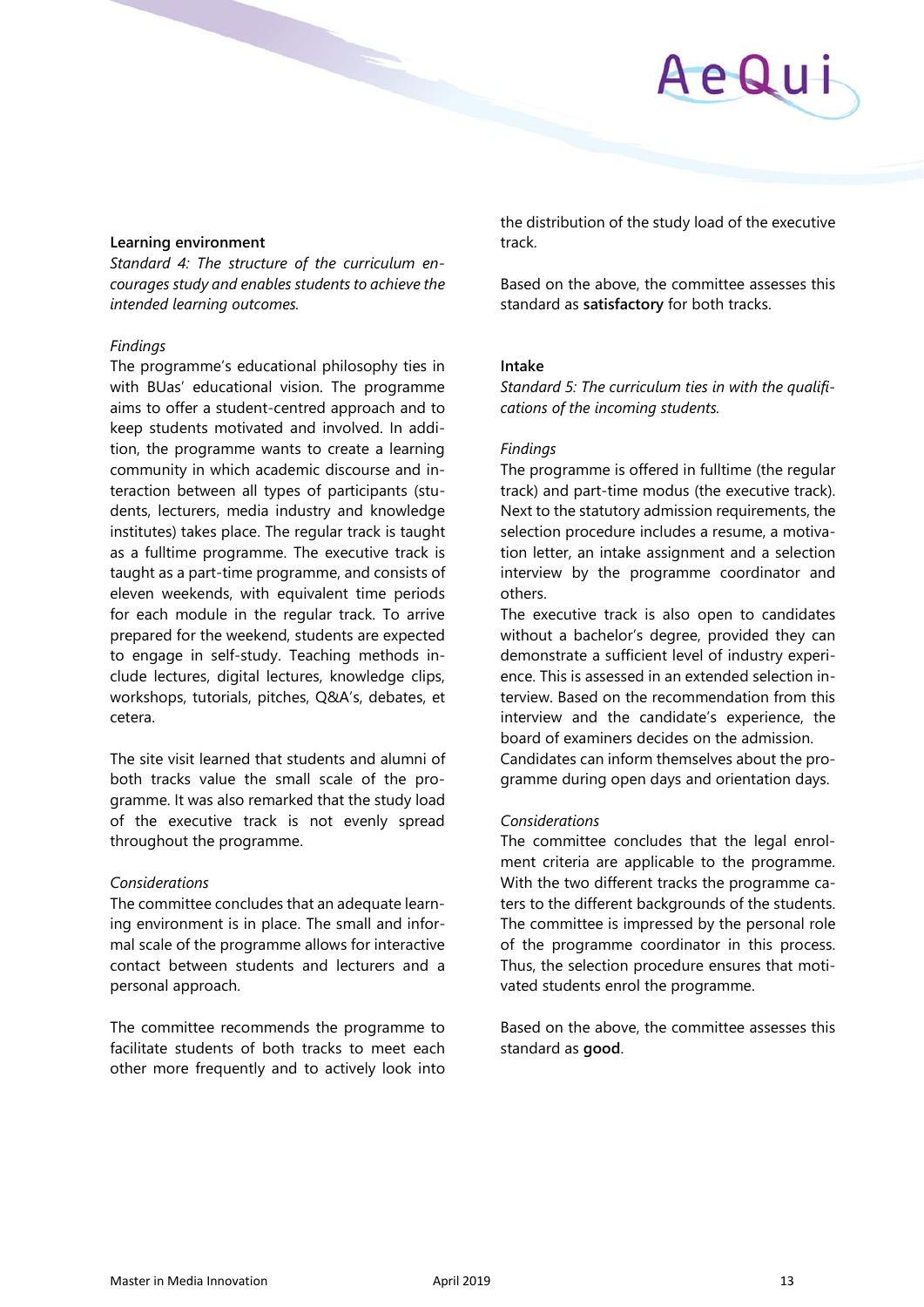# <span id="page-13-0"></span>**Staff**

Based on the site visit and the documents studied, the committee concludes that the staff involved in the programme is very competent and approachable. In addition, the composition of the staff reflects the international focus of the programme and lecturers have ample (international) academic and professional experience. Lecturers meet on a regular basis to share knowledge and experience. The academy facilitates professional development and the realisation of personal ambitions.

*Standard 6: The staff team is qualified for the realisation of the curriculum in terms of content and educational expertise. The team size is sufficient.* 

# *Findings*

The academy and the programme tie in with BUas's HRM policy. The HRM policy follows BUas's strategic ambitions and multi-annual strategy. Important aspects of this policy are professional development, future oriented employability and organisational and cultural development.

Part of the HRM policy is the annual performance management cycle. This cycle consists of yearly interviews with each staff member to discuss feedback according to agreed performance standards. Staff members are encouraged to attend workshops, seminars, conferences and short-term industry placements. In addition, due to participating in international networks and associations, staff members are invited to participate in international conferences and engaged in cooperative research projects. Besides, the exchange of staff is facilitated.

15 lecturers (2.7 fte), including one external lecturer (from Eindhoven University of Technology) are involved in the programme. All lecturers hold a master's degree and 53% hold a PhD. In addition, ample guest lecturers are involved, from industry as well as other universities. A dedicated programme coordinator and operational manager are available. Staff involved obtained a Basic University Examiner Qualification certificate or are currently undergoing the training. The staff student ratio is 1:9 (excluding guest lecturers).

Staff members are active in one of the three research lines of ADE (contextual connected media, playful organisation & learning systems, and content, creation, and culture of artistic and entertainment video games). Lecturers are involved in research and knowledge development, the results of which are subsequently embedded in the educational programmes, as well as disseminated via academic and professional meetings (e.g. specialist conferences, expert meetings, advisory boards) and publications (e.g. academic journals, trade publications, policy reports, books). The Professor of Digital Media Concepts, one of three professors within ADE, is the head lecturer for the Research and Communication Studies module, and a member of the programmes curriculum committee.

73% of the lecturers involved have an international background, covering ten nationalities. International lecturers are recruited through the central BUas personnel office and through lecturers international contacts and networks. For nonnative English speakers, level C1 is the minimum requirement. Dutch lecturers also have international working experience. All lecturers have (international) professional experience, through working in the field of media innovation, through participation in research projects or through the Industry case and contacts with companies as a supervisor.

The site visit revealed that students and alumni are in general quite content with their lecturers. They appreciate the small scale and informal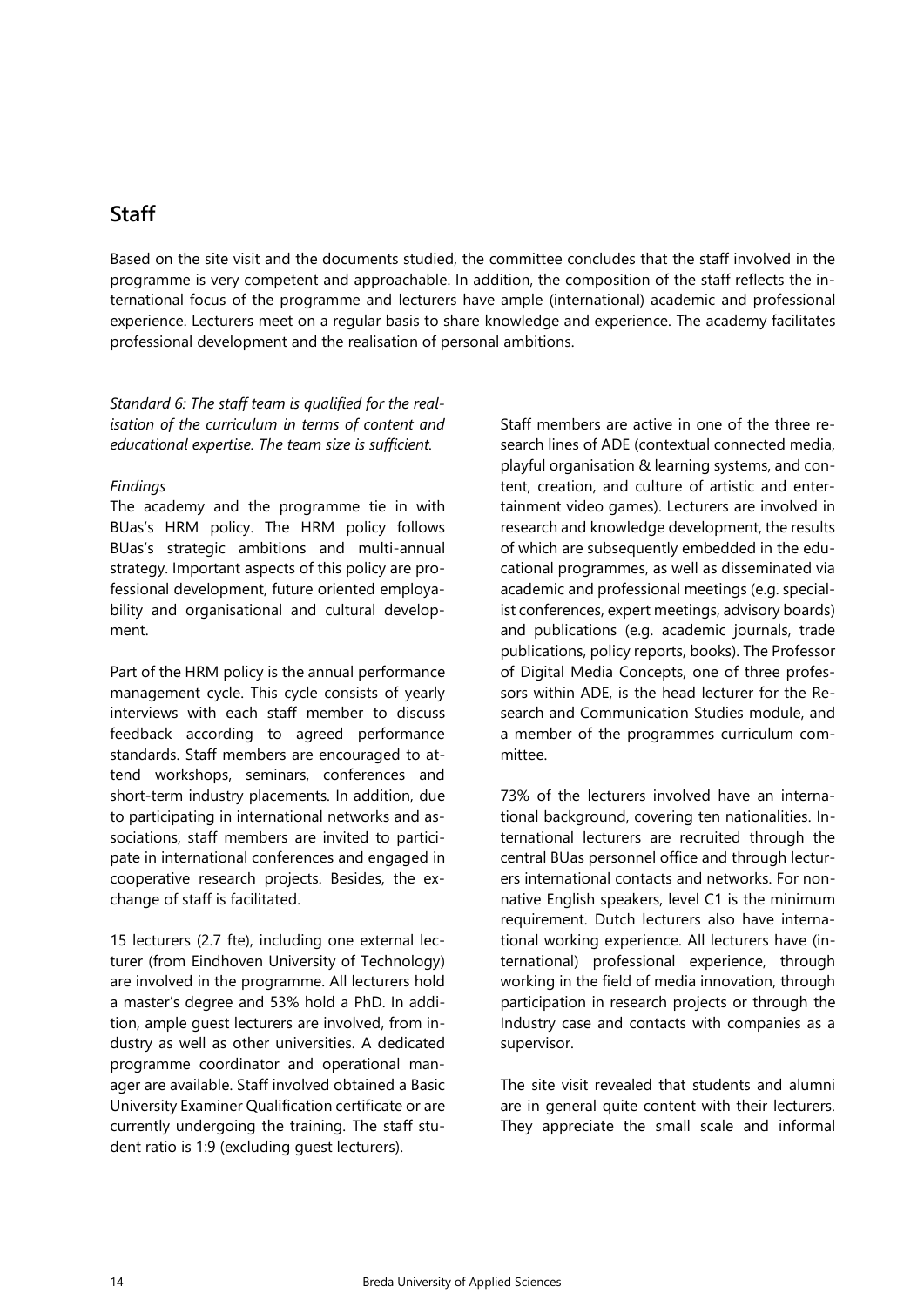# AeQu

character of the programme and the approachability of their lecturers. Students and alumni of both tracks feel they are part of the programme's community.

## *Considerations*

Based on the interviews conducted during the site visit and the provided information about the lecturers, the committee concludes that lecturers are very involved and competent. In addition, the programme is able to realise a good balance between academic and industry expertise. Half of the lecturers hold a PhD. In addition, all lecturers are involved in research. The composition of the staff is quite international (73%), covering ten nationalities. Moreover, the committee notes that

the lecturers have extensive international professional experience. The Professor of Digital Media Concepts is strongly committed and actively involved in the programme.

During the site visit, the students and alumni confirmed this. Furthermore, it was understood from students during the visit that lecturers are easily accessible and approachable.

Based on the above, the committee assesses this standard as **good**.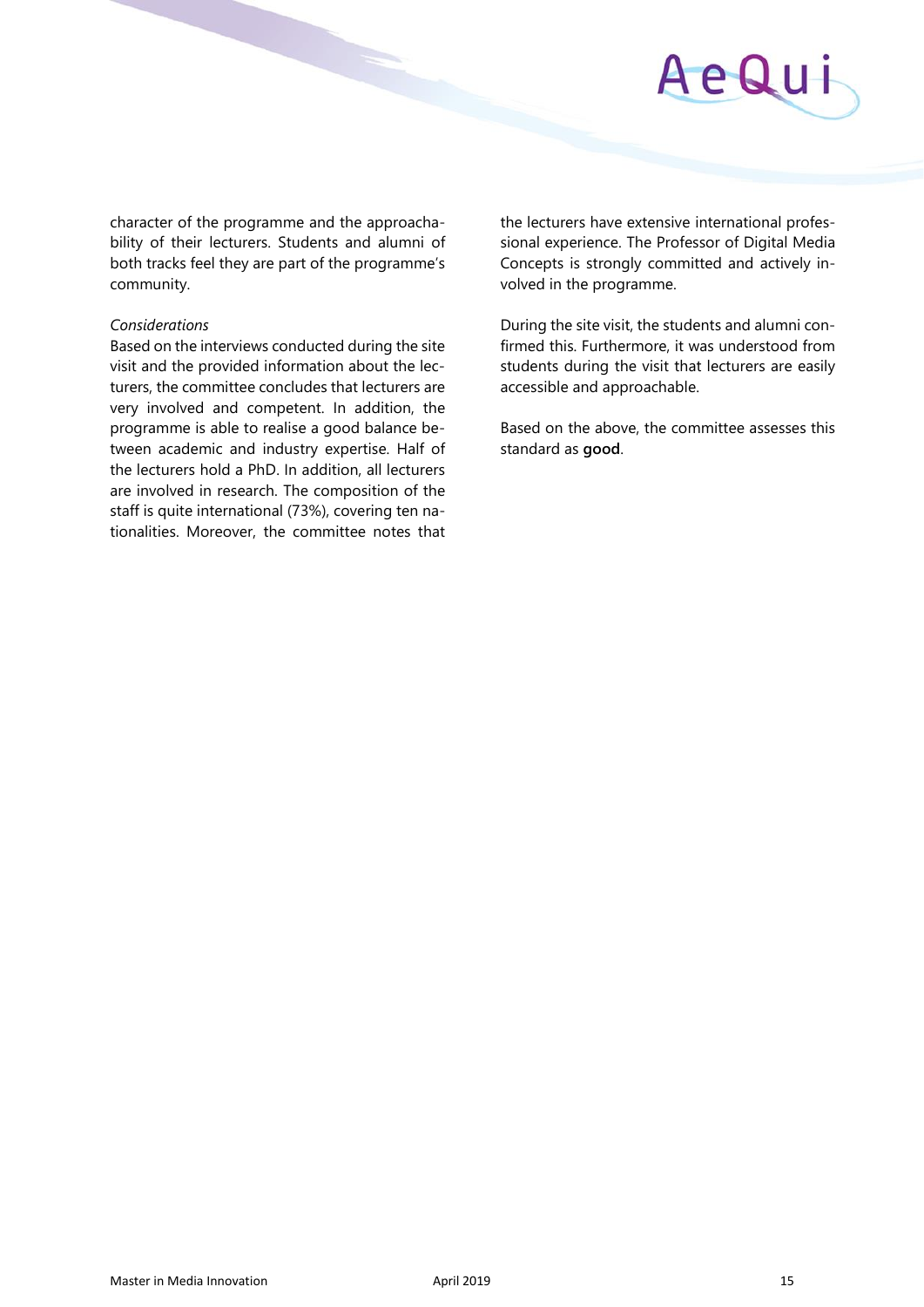# <span id="page-15-0"></span>**Facilities and tutoring**

The committee concludes that a sufficient infrastructure is in place for realising the programme. At the Breda location different and up-to-date studios, equipment and software are available. In addition, the relocation to the BUas campus next academic year, with proximity of all BUas programmes will facilitate the cooperation between programmes and the realisation of cross overs. At the Hilversum location, adequate facilities are offered. The committee also concludes that the tutoring of students is tailored to the needs of the students and reflects the independence expected of master students. The online learning system provides students with information about the programme, exams, overview of marks and their progress.

# **Facilities**

*Standard 7: The accommodation and material facilities (infrastructure) are sufficient for the realisation of the curriculum.* 

# *Findings*

The regular track is currently offered at the BUas location "Sibeliuslaan" in Breda. This is a temporary relocation (for twelve-months) while the central BUas campus is being renovated and expanded. In the academic year 2019-2020, the programme will be located at the central Hopmansstraat campus.

The Breda location provides class rooms, open works spaces, lecturer's offices, Production House areas and separate smaller offices, video edit suites, audio studios, the MacLab, a production equipment office and counter, Audio Video 'green screen' room, the Creative Lab, Cradle Lab (the research unit), a TV studio production room, a VR and showcase room and a library. Software such as Adobe Creative Cloud e.g. Photoshop, Premiere Pro, Illustrator, InDesign is also available. The library offers access to multiple online databases.

For their projects, students can obtain cameras, audio kits, lighting kits and virtual reality devices such as VR glasses, 360-degree cameras and AR glasses for their projects at the production equipment desk. The desk is occupied by three employees.

In 2020 the programme will be offered at the campus, which will make the exchange of knowledge, meeting each other and the realisation of cross overs easier. The new facilities will contain ample and different learning spaces for groups of different sizes (lecture halls, class rooms, project rooms, study landscapes and an academic lab), a variety of workplaces for staff and students, the Production House, a library, catering facilities and a service desk.

The executive track is offered in Hilversum. From February 1st, the programme has moved to the centre of Hilversum Media Park. This location is also home to Media Perspectives, that makes connections between government and industry with respect to digital transformation within the media industry. The location offers a dedicated classroom, a number of break-out spaces, and access to the Media Park and all of its numerous facilities. Students have Wi-Fi access throughout the building. Students can also make remote use of the electronic resources of the library, in addition to being able to visit the library in person. Students of the executive track visit the Breda location and especially the Cradle Lab at least once a year.

# *Considerations*

The committee concludes that the current facilities in Breda, even though temporary, are good. State-of-the-art equipment is available for students. The new location, at the central campus will even more facilitate learning communities and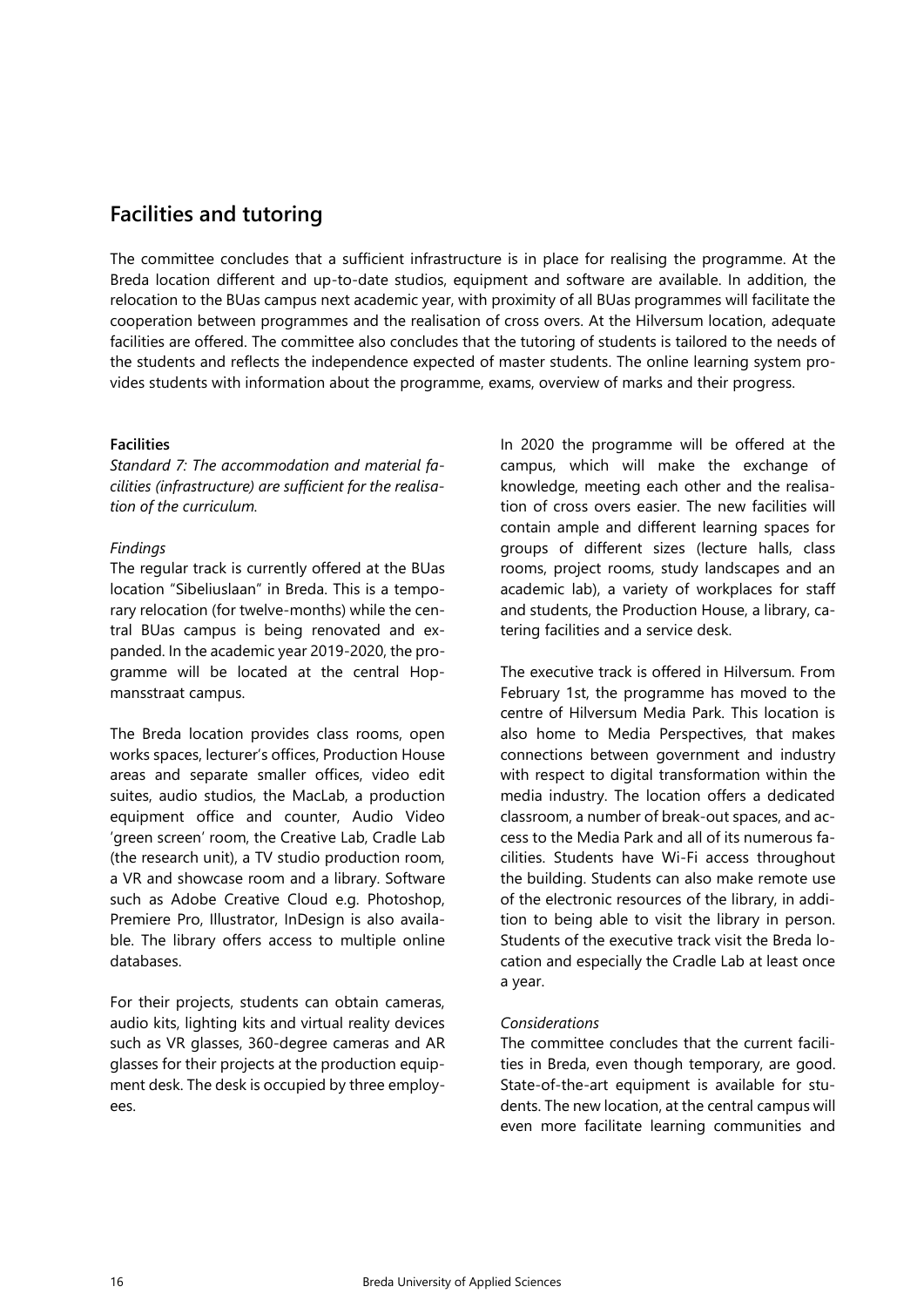the realisation of cross-overs. The facilities in Hilversum are adequate.

Based on the above, the committee assesses this standard as good for the fulltime mode and **satisfactory** for the part-time mode.

#### **Tutoring**

*Standard 8: The tutoring of and provision of information to students are conducive to study progress and tie in with the needs of students.* 

## *Findings*

Students are primarily guided by their lecturers. In addition, the programme coordinator is available to discuss academic progress or any study related issues. The programme coordinator also contacts students in case their progress and academic performance is not up to par.

In addition, the academy's student counsellor is available for all students that need more specialised guidance. The student counsellor can refer to other professional counselling services if needed. The student counsellor is also available for students with functional limitations of disabilities.

Students are informed about the programme through BUas's learning management system. This is a platform for all course-related materials, submission of assignments and to disperse feedback reports after round table evaluations. Exam registration, overviews of grades and monitoring student progress is also part of the online environment. In addition, in the Breda location, screens in the building, social media and weekly and monthly information bulletins are used.

The students the committee met, are satisfied with the guidance from their lecturers. They noted that a great deal of independence is expected from them.

## *Considerations*

The committee concludes that adequate tutoring is available for students. The tutoring ties in with the independence expected from students in a master programme.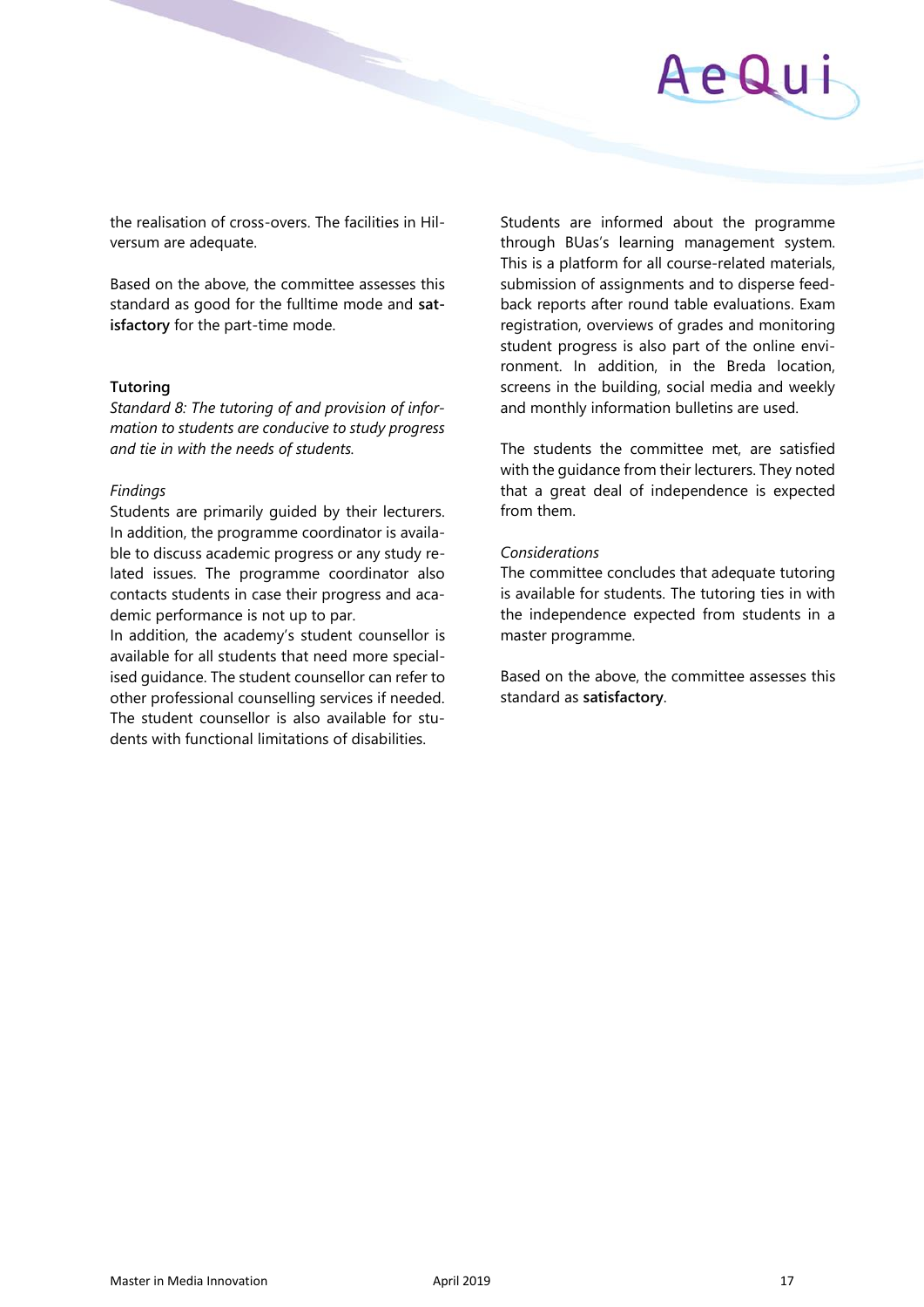# <span id="page-17-0"></span>**Quality assurance**

The committee concludes that the programme has an adequate quality assurance system in place. BUas's quality assurance system and planning and control cycle is translated with the academy and the programme. The committee notes that all relevant stakeholders are involved in the quality assurance process. Each module is evaluated, by means of an online survey and a round table meeting with students. The degree programme committee has an active role in the quality assurance system.

*Standard 9: The programme has an explicit and widely supported quality assurance system in place. It promotes the quality culture and has a focus on development.* 

# *Findings*

BUas's quality assurance system for education is leading for the academy and the programme. This system consists of a planning and control cycle with performance agreements. Each academy reports three times per year to the Executive Board. Based on these meetings, the academy formulates its own specific plans, in line with overall BUas strategy.

Accreditations, internal audits, round table meetings, performance interviews and input from curriculum committee, assessment committee and degree programme committee are used to check the quality of the programme.

All modules are evaluated by means of a standardised online survey. In addition, round table meetings are organised at the end of every module with students and the programmes year coordinators or the education manager. These meetings provide qualitative information and offer students the opportunity to express their opinions and share their experiences of the overall quality of the programme. The results of the evaluation are cross matched with feedback from the round tables, to identify common feedback. The findings are made available to all staff, discussed with lecturers responsible for the module and in the curriculum committee and degree programme committee. The feedback reports from the round table meetings are made available for students.

The curriculum committee meets with the programme coordinator on a monthly basis to discuss for example the content and coherences of the modules and the evaluation results.

During the site visit the committee discussed quality assurance with several representatives. It became clear that lecturers are also informally involved in quality assurance in discussing the lecturers afterwards with students. In all courses at least two lecturers are involved who regularly attend each other's lectures. Lecturers of a course meet frequently to discuss and benchmark for example the content, assessment and grading of assignments.

The committee also met with representatives of the degree programme committee. Student representatives gather information from their peers for discussion in the meetings of the degree programme committee. The committee meets every two months and is also involved in the round table meetings. For the executive track, round table meetings are held during lunchbreak. The students the committee met, feel heard by the programme and can see their feedback leads to improvement.

# *Considerations*

The committee concludes that an adequate quality assurance system is in place. The system contains checks and balances to ensure the quality of the programme. Relevant stakeholders such as students, lecturers and the professional field are involved.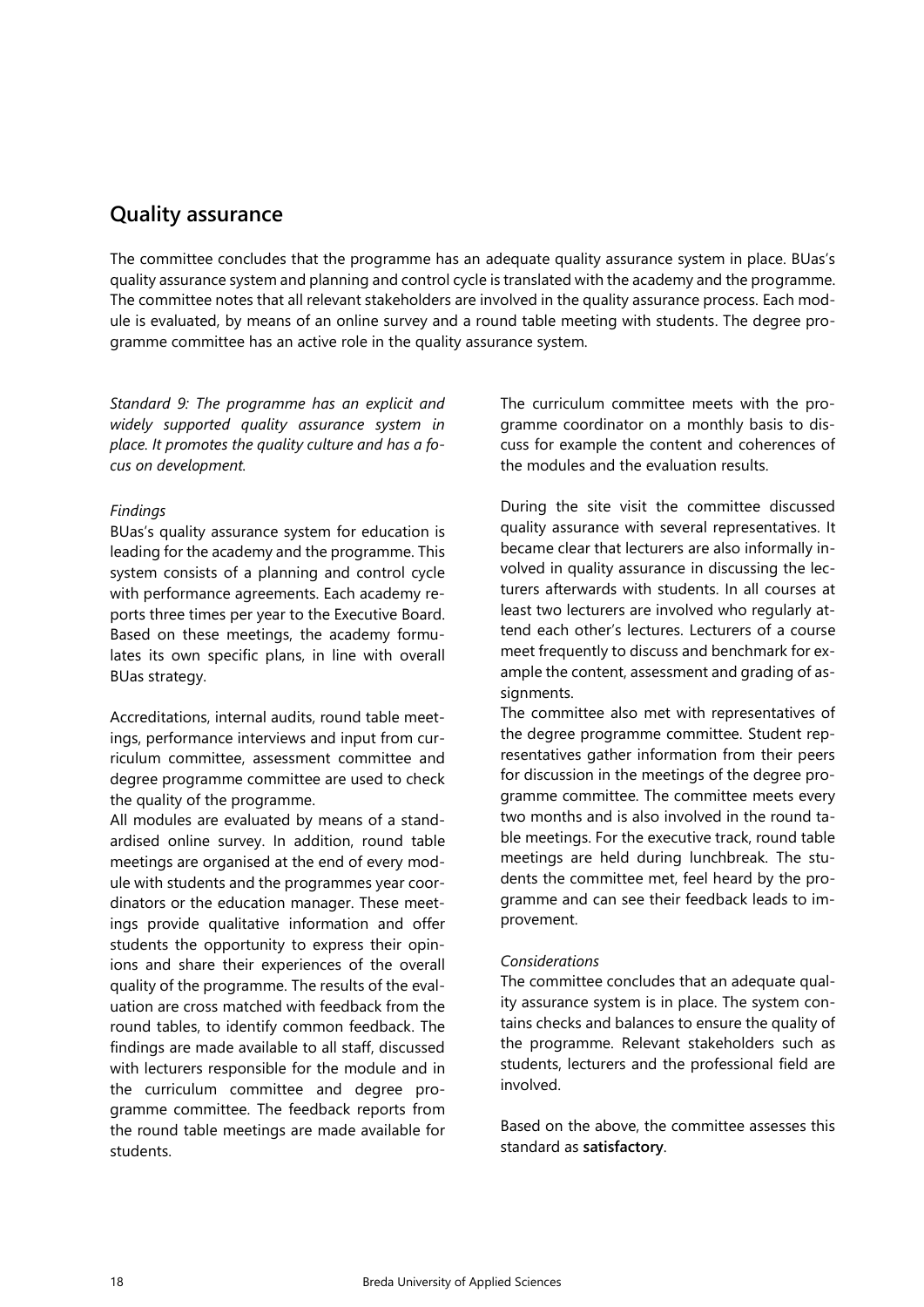

# <span id="page-18-0"></span>**Assessment**

The committee concludes that an adequate system of assessment is in place. The intended learning outcomes / roles and competences are at the basis of this system. Effective measures are taken to guarantee the validity, reliability and transparency of the assessments, by using a yearly assessment plan, test blue prints, assessment matrices, the four-eye-principle and rubrics. In addition, internal calibration sessions are frequently organised. The assessments studied by the committee reflect the expected level and match the learning objectives of the modules involved. In general students are content with their assessments and the feedback they receive. The board of examiners and assessment committee are pro-active in safeguarding the quality of the assessments.

*Standard 10: The programme has an adequate student assessment system in place.* 

## *Findings*

The institution wide testing framework and the thereon based academy's testing policy are leading for the programme's assessment system. The academy's assessment policy defines the principles and procedures for the design, organisation, administration and evaluation of assessment.

In constructing assessments, the assessment cycle is used. Important aspects of this cycle are the development of a test blue print that shows the relation between the learning objectives of the course and the intended learning outcomes of the programme, the check and validation of this blueprint by the assessment committee and the use of the four-eye principle in the construction of the assessment. Each assessment is provided with answer or assessment model and a rubric. For developing a summative assessment, lecturers have to follow a flowchart. In addition, assessment matrices are used to enhance the quality of assessments by standardising the format for formulating learning objectives and assessment criteria.

Calibration sessions and blind/anonymous marking are used to ensure that examiners follow a uniform and consistent approach to the assessment criteria across the programme. During graduation periodic intervision sessions are organised to ensure that all assessors are using the assess-

ment criteria in the uniform way. In addition, assessments (and assessment results) are evaluated as part of the module evaluation by the lecturing team involved.

Varying assessment methods are used in the programme for example written essay, transmedia concept, product design, user testing, presentation, written report, debate, business concept. In all modules, multiple forms of assessment are used. Formative assessments, including peer assessment, are also used throughout the programme.

The programme has undertaken a review of the modules, Industry case and the graduation process, aiming for a greater consistency between intended learning outcomes, course learning objectives and assessment methods. Therefore, a more detailed course design document is used in designing courses, which includes for example an assessment matric. In addition, a workshop has been held on formulations learning objectives and design of assessments. For this, the programme uses Dee Fink's taxonomy of significant learning to define learning objectives per module.

Students are informed about the assessments and criteria in the course descriptions and/or project briefs and during the courses. A summative assessment is provided with the assessment criteria and the assessment rubric that outlines in detail how the grades are calculated.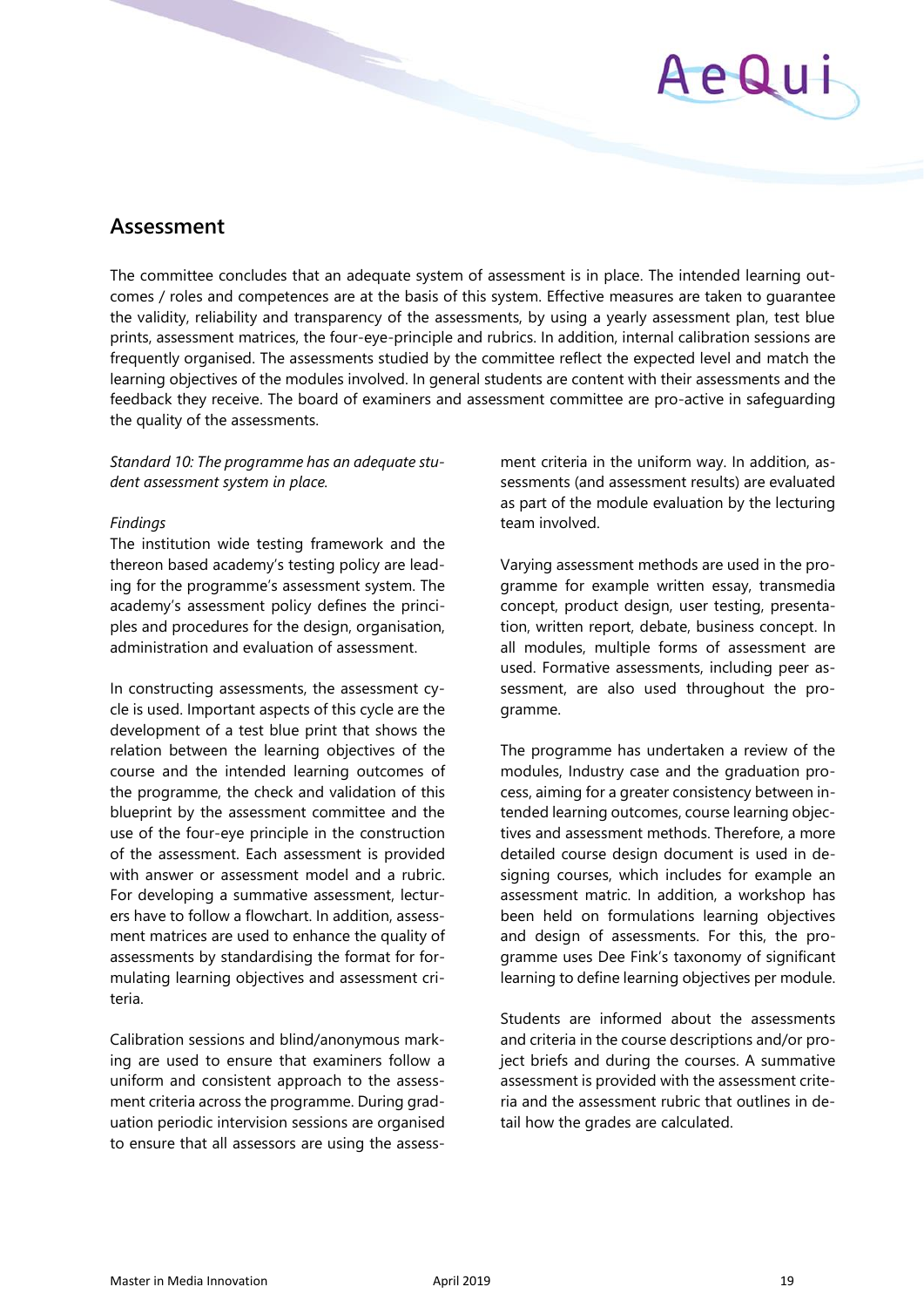Students revealed that in general they are very content with the feedback they receive from their lecturers. During the lecturing weekends of the executive track, sessions are planned to discuss feedback with lecturers.

# **Board of examiners**

The board of examiners is responsible for all programmes of the academy. The board conducts a yearly programme check on the level and quality of assessment and the integrity of the assessment programme and the results administration. The board also performs random checks of theses, assessment forms and procedures and appoints external examiners. The board draws up a yearly report and meets on a regular basis. The members of the board of examiners and the assessment committee are in the process of obtaining a Senior Examiner Qualification or have already achieved it.

The task of controlling the quality of (formative and summative) assessments has been delegated to the assessment committee. The assessment committee operates under the responsibility of the board of examiners, to which they are accountable. The assessment committee checks the quality and monitors the extent to which the assessment form and content are consistent with the assessment policy requirements, the test blueprint and with the form and content of teaching. The assessment committee reports to the board and gives feedback to examiners where necessary.

During the site visit, the committee met representatives of the board of examiners and the assessment committee. It became clear that the external member of the board is part of the board of examiners of one of the other academies at BUas and attends every other meeting of the board. The academies education policy officer is

an external member of the assessment committee. The assessment committee meets frequently, to evaluate all assessments and the grading. The board of examiners meets every two weeks for student related affairs. The board meets every other week to discuss more strategic themes. The committee also learned that recently a new assessment form for the master thesis has been implemented and that there is no assessment plan in place. The education policy advisor and the assessment committee check whether the academy's assessment policy is adequately implemented.

# *Considerations*

The committee concludes that an adequate system of assessment is in place. The quality assurance of the assessment system is solid and adequate measures are taken to guarantee the validity, reliability and transparency of the assessments. These include the use test blue prints, assessment matrices and the four-eye principle in grading the thesis. The different assessments studied by the committee during the site visit reflect the expected level and match the learning objectives of the specific courses.

Based on the documents studied, the committee suggests that lecturers and assessors improve their use of English language in the written feedback.

The board of examiners and assessment committee are pro-active in safeguarding the quality of the assessments. The board randomly checks the quality of graduation projects. The roles of the committees involved in the quality of assessments are clear for all stakeholders. The committee values the internal calibration sessions.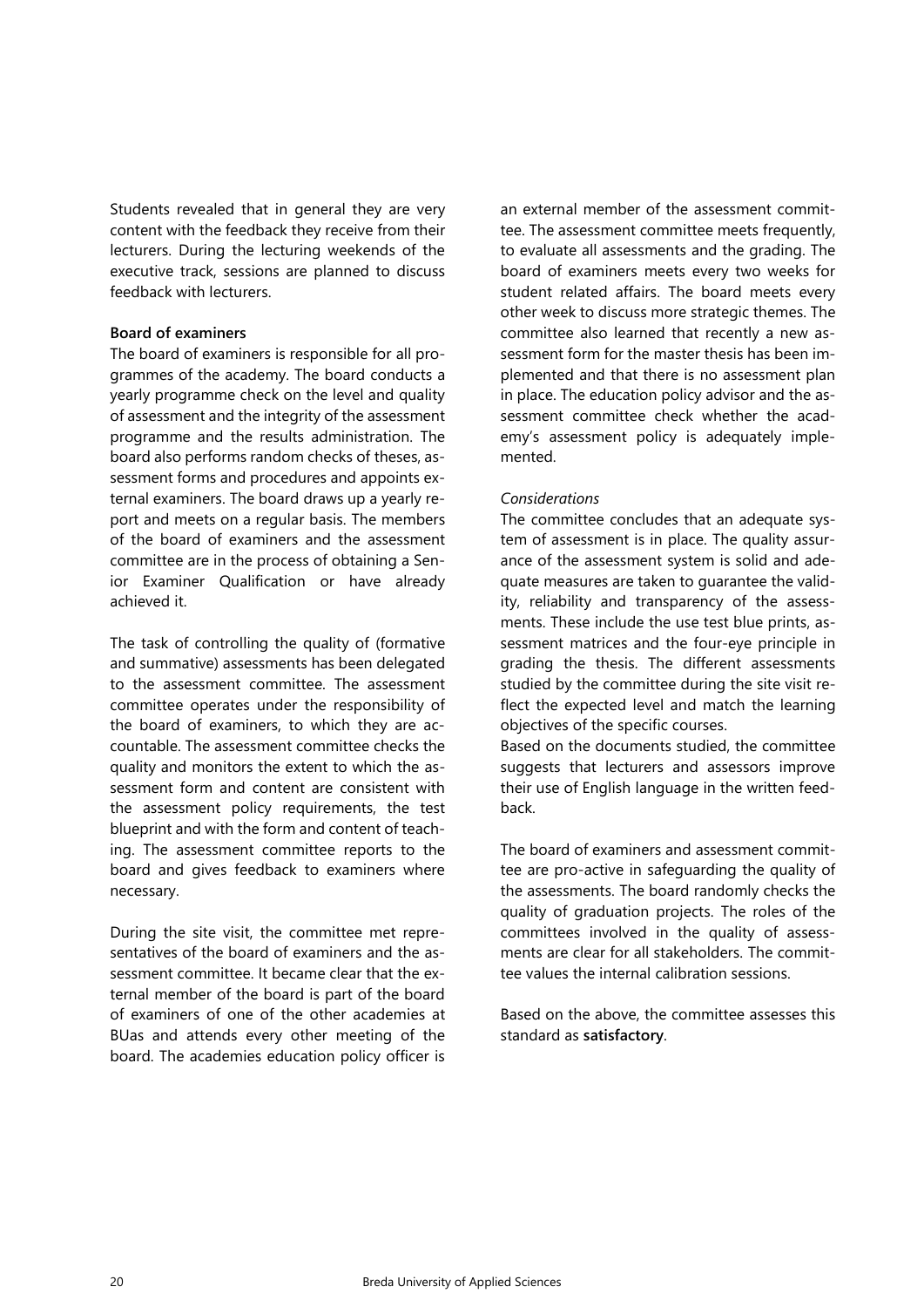# <span id="page-20-0"></span>**Achieved learning outcomes**

Based on the studied documents and the interviews, the committee concludes that graduates of the programme achieve the required master level and intended learning outcomes. The committee also established that the programme has an adequate graduation procedure in place. The studied theses were adequately written and showed sufficient use of research methodology. The committee noted, in general, that reliability and validity of the research conducted and reflection on the methodology used could be made more explicit in the studied theses. In addition, it recommends to include the role (competence) of innovator in the assessment of the pure thesis.

# *Standard 11: The programme demonstrates that the intended learning outcomes are achieved.*

# *Findings*

The programme is completed with the graduation phase. Students can opt for a product-based graduation or a pure thesis graduation. The latter was introduced to offer students of both tracks the opportunity to pursue in-depth research.

Students express the preference for one of the options in their graduation proposal. This proposal also includes an overview of the chosen topic, the research problem, a literature review, the preliminary research question and sub-questions, an overview of the methodology used and a reference list. In addition, students indicate their preferred graduation supervisor. Students opting for the product-based graduation also have to submit a proposal for their product, which includes information about the nature, market and the innovativeness of the product.

The graduation coordinator assesses the proposal and after a sufficient assessment, appoints a supervisor. Students are in the lead in making appointments with their supervisor.

Students opting for the pure thesis graduation, write a thesis. Students opting for the productbased graduation write a smaller thesis and a product report. The latter details the design and functionality of the product and provides a consideration of the market need and positioning of the product. An electronic proof of concept ( an

electronic simulation of how a game, application, or product will work) should be included.

The thesis is assessed by two examiners: the student's supervisor and a second internal examiner. An external reader from the industry is involved as chair of the oral defence. The grade of the oral defence is however determined by the two internal examiners. The external reader ensures the integrity of the process and monitors the relevance and connection to industry. The written document or thesis accounts for 70% of the final grade while the oral defence accounts for 30%. In case of a product-based graduation, the thesis and the product report weigh the same in the grading of the written part.

Students receive their final grade after the defence and the deliberation of the examiners about the grade. The graduation manual provides students with information about the procedures, criteria and assessment of the graduation project.

The programme keeps in touch with the alumni through Facebook and LinkedIn. Alumni are involved in the programme as guest lecturers, as external readers and in the introduction programme.

Alumni are employed throughout the media and entertainment industry within the Netherlands and internationally, in companies such as RTL and Warner Brothers, and in media-focused roles within a range of other industries, such as Unilever and ING. Alumni also start their own compa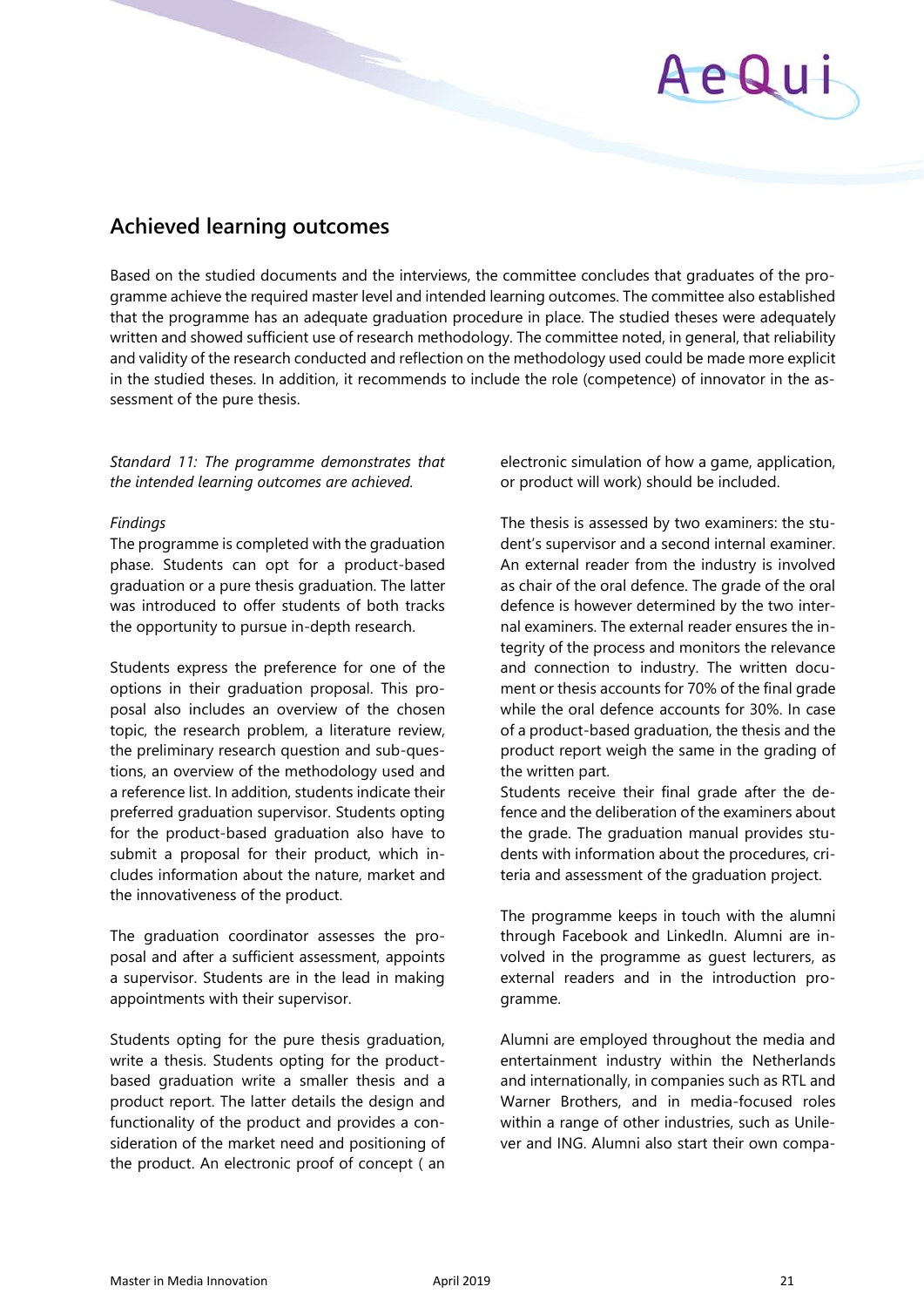nies or continue their education. Several graduates have presented their work at conferences or in an article.

The committee discussed the differences in feedback on students' theses with several representatives of the programme. It became clear that the rubric is leading in the assessment of the thesis and that the rubric is used by some lecturers as a source for feedback. The differences in scope and nature of feedback were recognised by the programme. To improve this, a new assessment form has been introduced in which examiners have to give a grade and feedback for each part (criteria) of the form.

The committee also discussed the roles that are assessed in the different theses. The role of innovator is assessed in the product thesis and not in the pure thesis. The committee learned however that also in the pure thesis, students are expected to show innovativeness. For example, in the translation of research results to practical recommendations or in the research methods used.

## *Considerations*

The committee concludes that the programme has an effective graduation project and graduation procedure in place. With the two different types of graduation, students can choose one fitting their ambitions and interests. In assessing the thesis, two examiners are involved. An external reader is involved in the oral defence.

The committee reviewed fifteen theses of the programme. The committee concludes that the overall quality of the studied theses is adequate and graduates achieve the required level. In general, the studied theses were sufficiently written and showed adequate use of research methodology. The committee agreed with the grades given. The committee noted, in general, that the reliability and validity of the research conducted and the reflection on the research methodology used could be made more explicit in the studied theses. The committee recommends to include the role (competence) of innovator in the assessment of the pure thesis, as this is a crucial part of the programme and of the intended learning outcomes.

The committee expects that the new assessment form will provide students with more substantiated feedback on their thesis.

The meetings with students and alumni during the site visit confirmed the adequate level of the thesis / the programme. The students and alumni seem capable to the panel of creating their own professional career path. This was attested by the overview of job positions hold by alumni.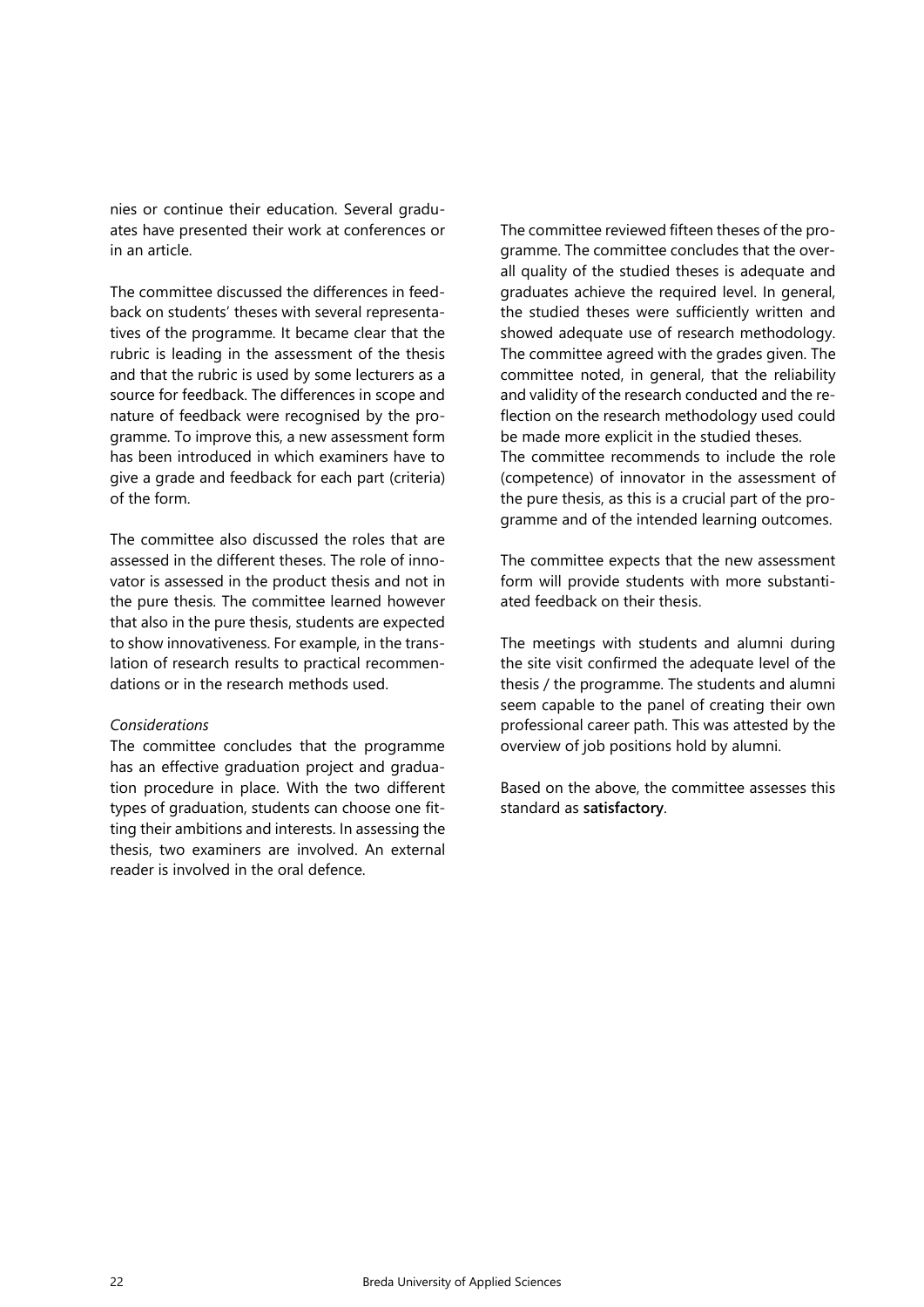

<span id="page-22-0"></span>**Appendices**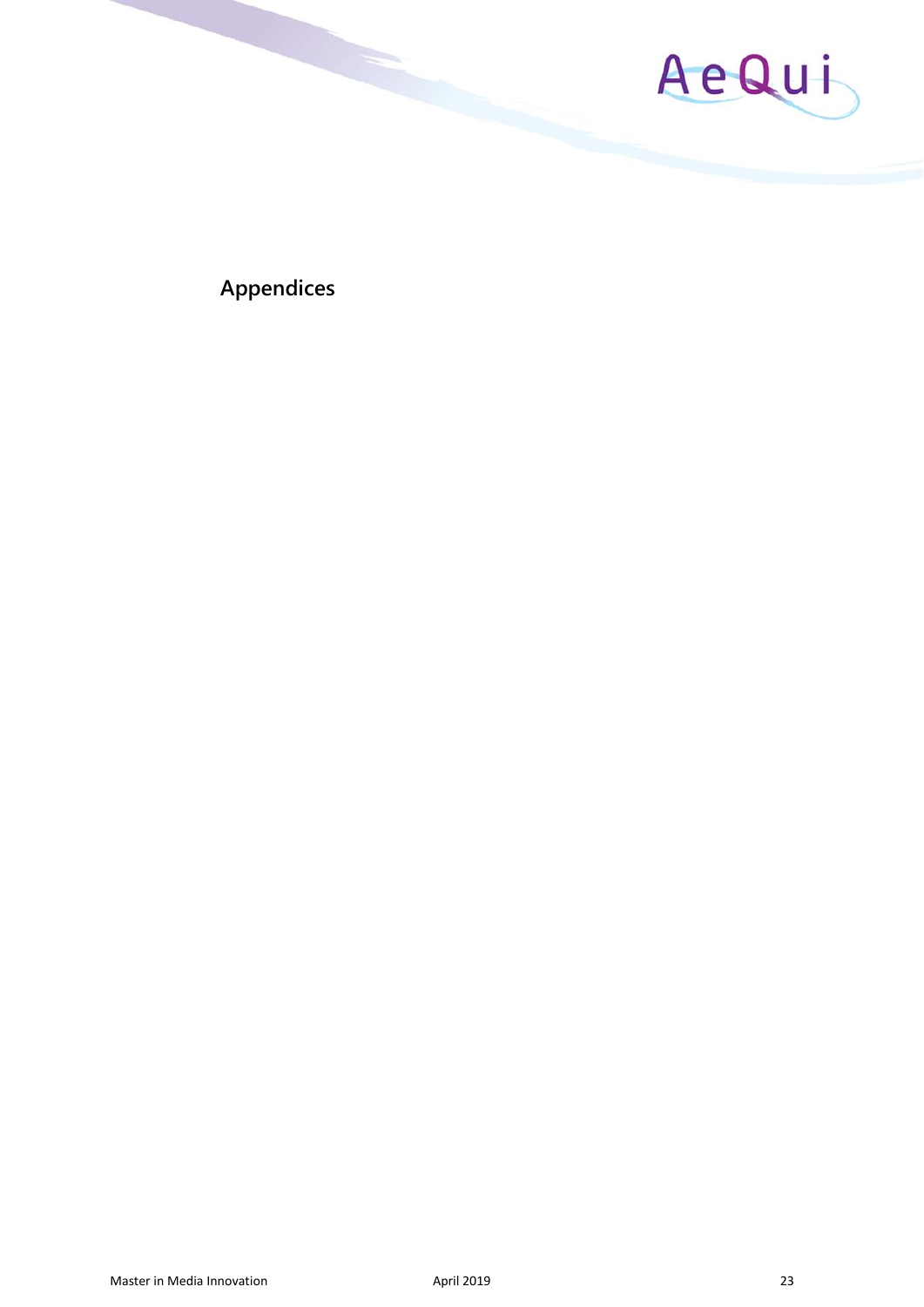<span id="page-23-0"></span>

| <b>Appendix 1 Assessment committee</b> |
|----------------------------------------|
|----------------------------------------|

| Naam panellid (incl. titulatuur) | Korte functiebeschrijving van de panelleden (1-3 zinnen)    |
|----------------------------------|-------------------------------------------------------------|
| Ir. René S. Kloosterman          | René Kloosterman zit met regelmaat visitaties voor in het   |
|                                  | hoger onderwijs                                             |
| Drs H.C. Smit                    | lekje Smit was tot en met 2017 programmadirecteur van       |
|                                  | de bacheloropleiding International Communications van       |
|                                  | de Hanzehogeschool. Ze is tevens producent en docu-         |
|                                  | mentairemaker                                               |
| Prof.dr. B.M. Mosselmans         | Bert Mosselmans is assistant professor, associate professor |
|                                  | and professor in economics and philosophy, Roosevelt        |
|                                  | Academy and University College Roosevelt, Middelburg        |
| Dr. R. Riezebos                  | Rik Riezebos is Program director EURIB/European Institute   |
|                                  | for Brand Management. Hij is tevens consultant bij het      |
|                                  | strategisch adviesbureau Brand Capital                      |
| P. Van Meerbeeck                 | Phillippe Van Meerbeeck is projectmanagerTrack lead Ed-     |
|                                  | ucation @VRT SANDBOX, boosting collaborative innova-        |
|                                  | tion between edutech startups, SME's and VRT. He is also    |
|                                  | a member of the Flemish Commission for Audiovisual Arts     |
|                                  | $(CAV)$ .                                                   |
| L. Limburg                       | Laurie Limburg is student Liberal Arts and Sciences aan de  |
|                                  | UU, tevens is zij voorzitter van de Studievereniging Atlas  |

Het panel werd ondersteund door drs Titia Buising, secretaris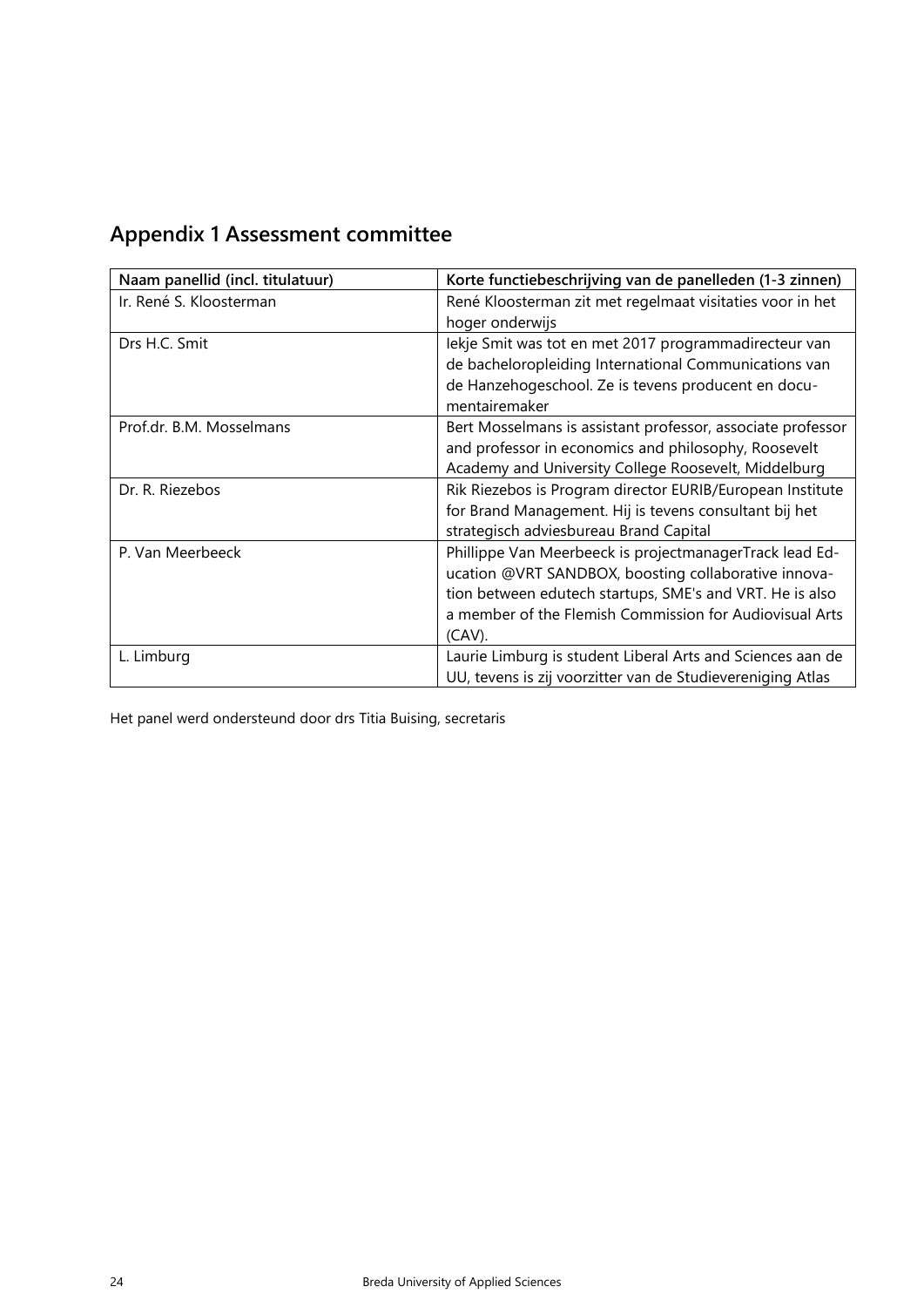

# <span id="page-24-0"></span>**Appendix 2 Programme site visit**

| 12 February 2019: exploration<br>$10.30 - 11.00$ | Arrival of the panel<br>Welcome                                                                                                                                          |  |
|--------------------------------------------------|--------------------------------------------------------------------------------------------------------------------------------------------------------------------------|--|
| $11.00 - 13.00$                                  | Internal meeting and lunch                                                                                                                                               |  |
| $13.00 - 13.45$                                  | Management<br>Introduction, purpose and program of the assessment                                                                                                        |  |
| $14.00 - 15.00$                                  | Show-case CB<br>Demonstration-possibility for the programmes                                                                                                             |  |
| $15.15 - 16.00$                                  | Board of examiners (including representatives of the assessment committee)<br>Assessments and assessment policy, graduation                                              |  |
| $16.15 - 17.15$                                  | Representatives of the professional field and alumni<br>Connection between programme and professional field, examination and intended learning<br>outcomes               |  |
| $17.30 - 17.45$                                  | <b>Feedback of preliminary findings</b><br>Focus-points for the next assessment day                                                                                      |  |
| 13 February 2019: In-depth assessment            |                                                                                                                                                                          |  |
| $09.00 - 09.30$                                  | Arrival of the panel and internal meeting                                                                                                                                |  |
| $09.30 - 10.30$                                  | Teaching staff CB (including a representative of the programme degree committee)<br>Intended learning outcomes, programme, assessment, staff expertise, academic climate |  |
| $10.45 - 11.45$                                  | Teaching staff MMI (including a representative of the programme degree committee)                                                                                        |  |

- Intended learning outcomes, programme, assessment, staff expertise, academic climate
- 11.45 12.45 **Lunch and document review**
- 12.45 13.30 **Show-case MMI**
- 13.45 14.45 **Students CB and IMEM (including a delegation of the programme degree committee)** Programme, assessment, staff expertise, graduation
- 15.00 16.00 **Students MMI** Programme, assessment, staff expertise, graduation
- 16.15 16.45 **Short show-case**
- 16.45 17.45 **Additional research, formulating conclusions**
- 17.45 18.00 **Feedback on findings and conclusions**